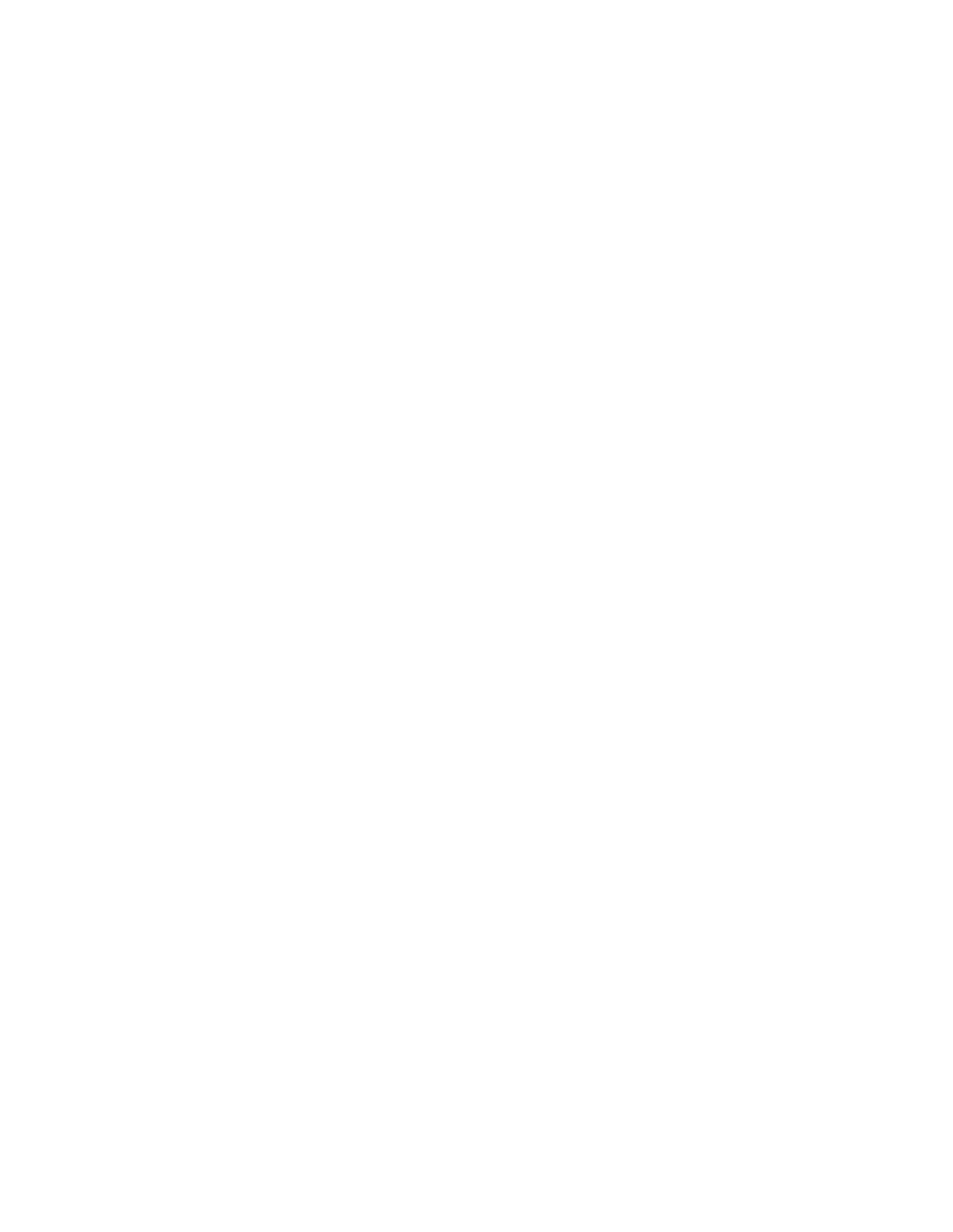## **Section II Table of Contents**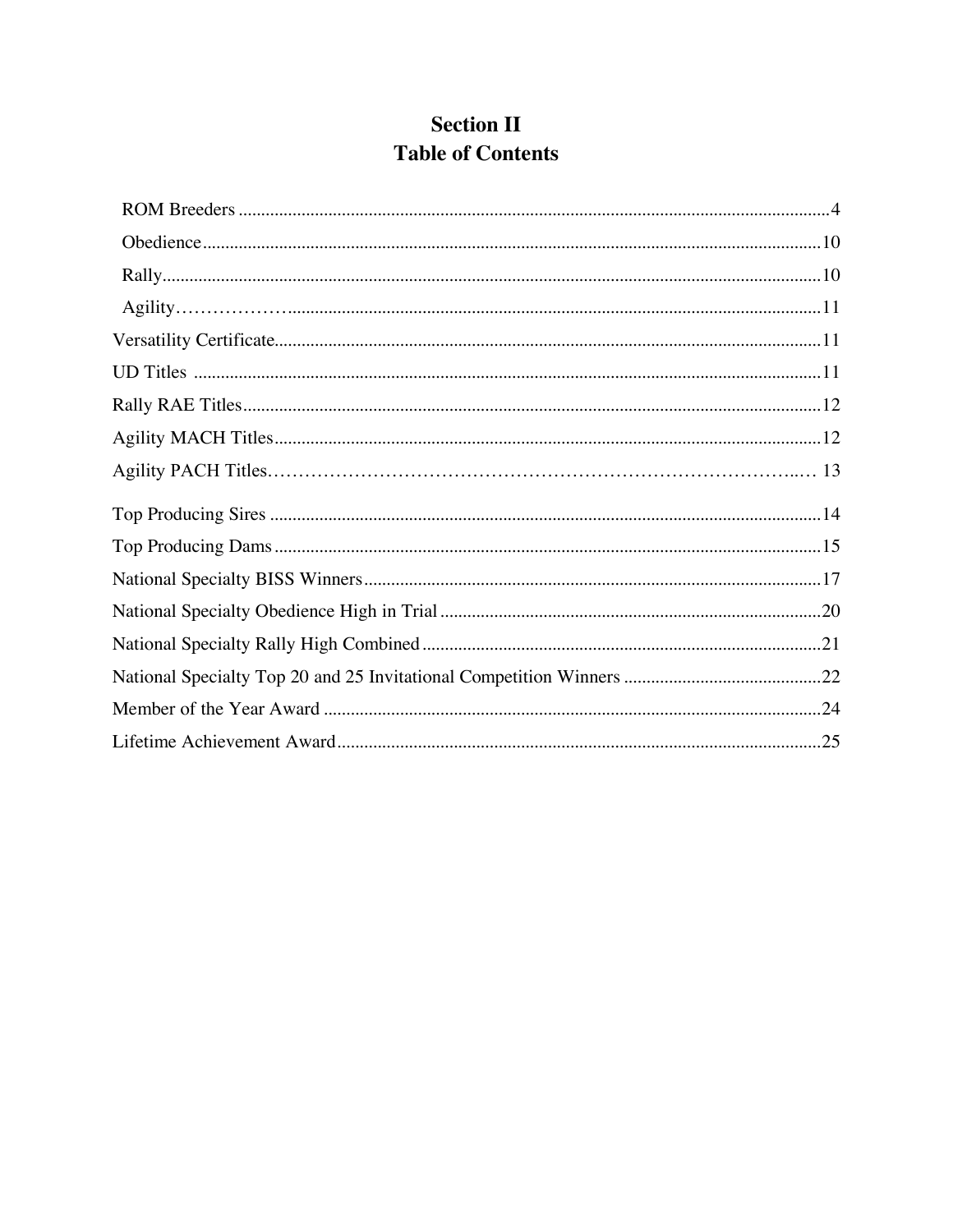# **ALAC Register of Merit (ROM) Breeders**

 *A Register of Merit Breeder* has bred 10 or more champions*.*

| <b>Year Awarded</b> | <b>Kennel Name</b>                                                                                        | <b>Recipients</b>                                                                              |
|---------------------|-----------------------------------------------------------------------------------------------------------|------------------------------------------------------------------------------------------------|
| 1973 "Charter ROMs" | Chen Lhasa Apsos<br>Kinderland Kennels<br>Norbulingka Kennels<br>Pandan Lhasa Apsos<br>Potala Lhasa Apsos | Patricia & Tom Chenoweth<br>Ellen Lonigro<br>Phyllis Marcy<br><b>Onnie Martin</b><br>Keke Kahn |
| 1974                | Dandi Lhasa Apsos<br>Dzong Lhasa Apsos<br><b>Orlane Kennels</b>                                           | Raymond & Diane Dansereau<br><b>B</b> M Garrison<br>Dorothy Kendall                            |
| 1975                | None Awarded                                                                                              |                                                                                                |
| 1976                | Drax Kennels<br>Ruffway Lhasa Apsos<br>Tabu Lhasa Apsos<br><b>Tsung Lhasa Apsos</b>                       | <b>Winifred Drake</b><br>Georgia Palmer<br>Norman & Carolyn Herbel<br>Maria B Aspuru           |
| 1977                | <b>Morknoll Lhasa Apsos</b><br>Shyr-Lyz Lhasa Apsos<br>San Jo Lhasa Apsos                                 | Liz Morgan<br><b>Shirley Scott</b><br>Marianne Nixon                                           |
| 1978                | Dolsa Lhasa Apsos<br>Licos Lhasa Apsos<br><b>Rimar Lhasa Apsos</b><br>Rgyal Lhasa Apsos                   | Jean K. Fergus<br><b>Grace Licos</b><br>Stephen G C Campbell<br>Brenda O'Donnell               |
| 1979                | <b>Hylan Lhasa Apsos</b><br>Ja-Ma Lhasa Apsos<br>Taglha Lhasa Apsos                                       | John & Midge Hylton<br>Janet & Marvin Whitman<br>Jane G Browning                               |
| 1980                | Chiz Ari Lhasa Apsos<br><b>Suntory Lhasa Apsos</b>                                                        | Maddi Durholz<br>Cassandra & Raul de la Rosa                                                   |
| 1981                | Anbara Lhasa Apsos<br>Lori Shan Lhasa Apsos<br>Shangrelu Lhasa Apsos<br>Shisedo Lhasa Apsos               | Barbara Wood<br>Lorraine Shannon<br>Wendy Penn<br>Sandy Nyberg                                 |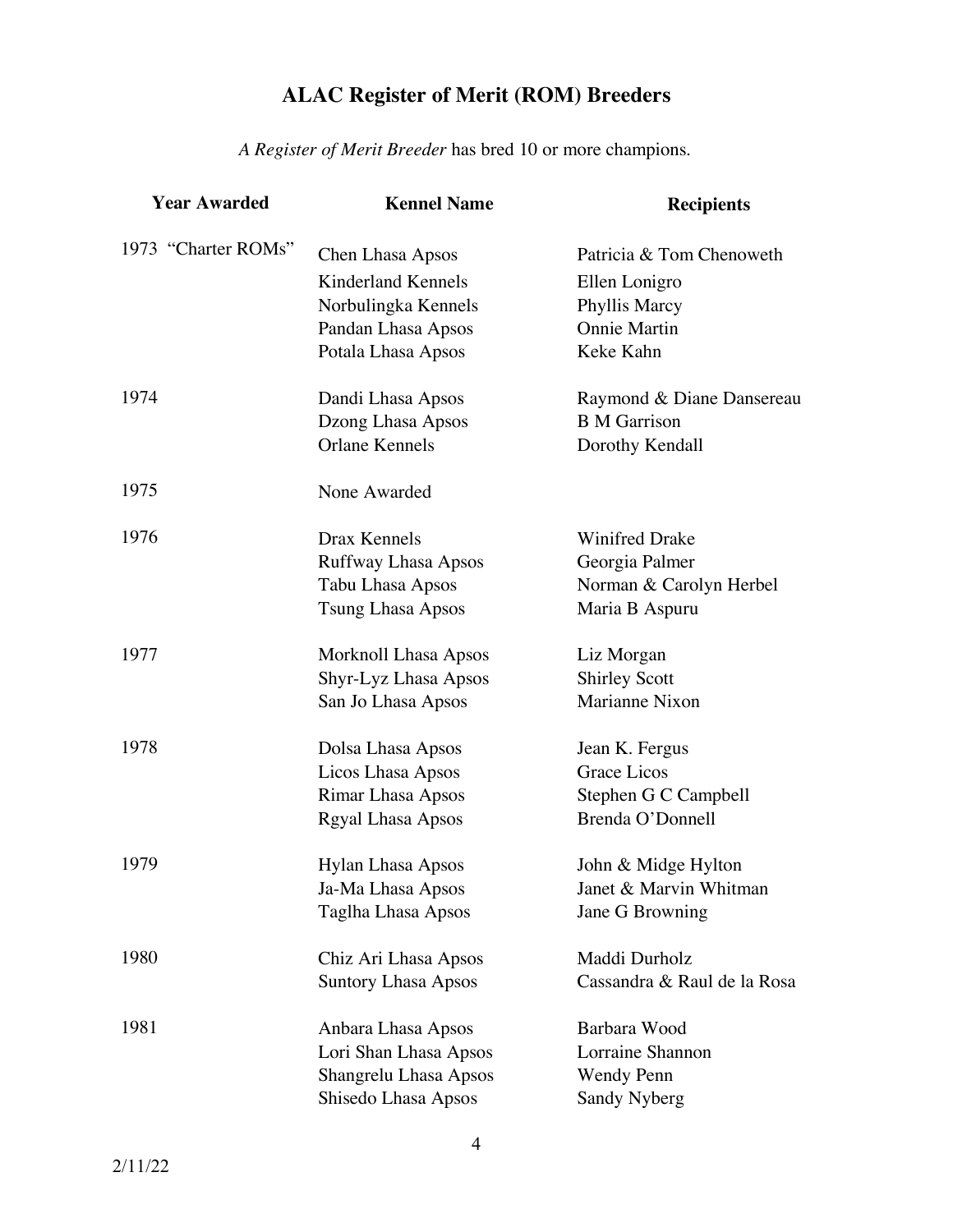| 1981 (continued) | Wellington Lhasa Apsos       | Paul & Lois Voigt               |
|------------------|------------------------------|---------------------------------|
| 1982             | Milarepa Lhasa Apsos         | Mary Carter                     |
|                  | Qua La Ti Lhasa Apsos        | Nancy Coglianese                |
|                  | San Jo Lhasa Apsos           | Leslie Ann Engen                |
| 1983             | Darno Lhasa Apsos            | Norma Mileham                   |
|                  | Hope-Full Lhasa Apsos        | Jeanne Hope                     |
|                  | <b>Pawprints Lhasa Apsos</b> | Robert & Nancy Damberg          |
| 1984             | Charru Lhasa Apsos           | Ruth Hayden & Carolyn Paulson   |
|                  | Dorjon Lhasa Apsos           | Dorothy Sweeney                 |
|                  | Hale Alii Lhasa Apsos        | Vaiene S Weathers               |
|                  | Madoros Lhasa Apsos          | Don & Marie Ross                |
|                  | Marlo Lhasa Apsos            | Lynn Lowy                       |
|                  | Samara Lhasa Apsos           | Sami Brush                      |
|                  | Ta Sen Lhasa Apsos           | Susan S Giles                   |
| 1985             | <b>Bar Con Lhasa Apsos</b>   | Barry & Connie Tompkins         |
|                  | Everglo Lhasa Apsos          | Gloria Fowler                   |
|                  | Haltbar Lhasa Apsos          | Barbara Hack                    |
|                  | Joyslyn's Lhasa Apsos        | Joyce K Johanson                |
|                  | Sulan Lhasa Apsos            | Suzette Michele Marlene Kimbrel |
|                  | Tara Huff Lhasa Apsos        | Peggy Huffman                   |
| 1986             | Ming Lhasa Apsos             | Cheryl Zink                     |
|                  | Tn Hi Lhasa Apsos            | Joyce Hadden                    |
|                  | Wynwood Lhasa Apsos          | Kay & Bobby Hales               |
|                  | <b>Zhantor Lhasa Apsos</b>   | Don & Naomi Hanson              |
| 1987             | <b>Fleetfire Lhasa Apsos</b> | Mary Schroeder                  |
|                  | Gardenway Lhasa Apsos        | Robert Cooper                   |
|                  | Kian Lhasa Apsos             | Ann Lanterman                   |
|                  | Knolwood Lhasa Apsos         | <b>Marion Knowlton</b>          |
|                  | <b>Mardel Lhasa Apsos</b>    | Mary Ann Strysick               |
|                  | Meili Lhasa Apsos            | Lynn & Sue Jaimison             |
|                  | Northwind Lhasa Apsos        | <b>Cindy Butsic</b>             |
|                  | Sho Tru Lhasa Apsos          | Pat Keen-Fernandes              |
|                  | Zarrah Lhasa Apsos           | Roberta Richardson              |
| 1988             | <b>Art-Est Lhasa Apsos</b>   | <b>Esther De Falcis</b>         |
|                  | Juell Lhasa Apsos            | Julie Elliott                   |
|                  | Kymba Lhasa Apsos            | Helen E Ingel                   |
|                  | Sharbil Lhasa Apsos          | William & Sharon Russett        |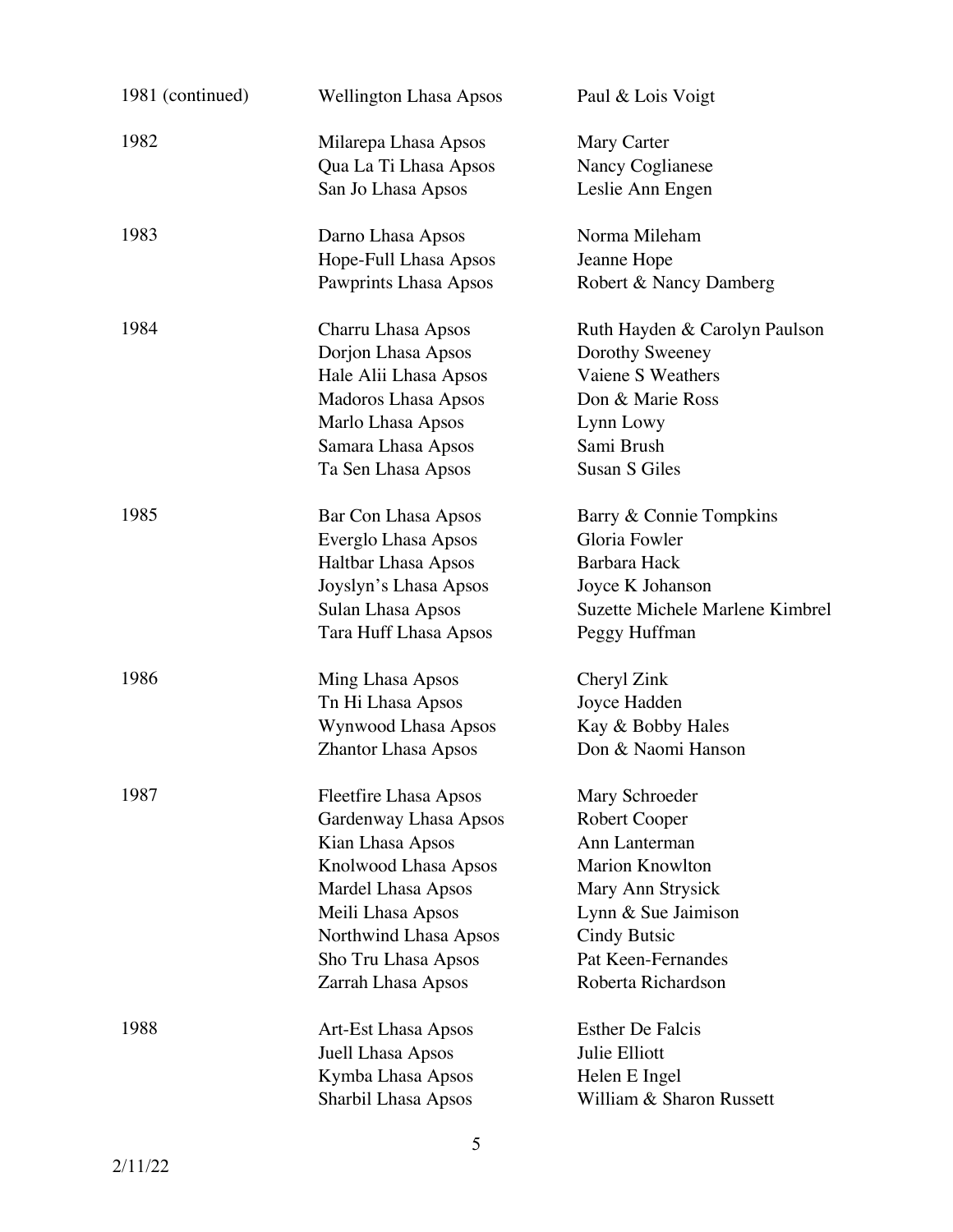| 1988 (continued) | <b>Sharil Lhasa Apsos</b>    | Cherlynn Jozwick                    |
|------------------|------------------------------|-------------------------------------|
|                  | Tall Oaks Lhasa Apsos        | Kay & Paul Shaner                   |
| 1989             | Barjea Lhasa Apsos           | Dale & Barbara Peterson             |
|                  | <b>Bihar Lhasa Apsos</b>     | Carol Strong                        |
|                  | <b>Excel Lhasa Apsos</b>     | Patricia Fitton                     |
|                  | <b>Fleetfire Lhasa Apsos</b> | Debby Rothman                       |
|                  | Kaleko Lhasa Apsos           | Debbie Burke                        |
|                  | Krisna Lhasa Apsos           | Wendy Harper                        |
|                  | <b>Talimer Lhasa Apsos</b>   | Terre Mohr                          |
| 1990             | Mi Lhasa Apsos               | Joan M Buck                         |
|                  | Misti Acres Lhasa Apsos      | <b>Beverly Drake</b>                |
|                  | <b>Rufkins Lhasa Apsos</b>   | Roberta Lombardi                    |
|                  | Shen Lhasa Apsos             | Elnore Slette & Emily Svendsen      |
|                  | Westgate Lhasa Apsos         | Nancy & Cindy Sehnert               |
| 1991             | <b>Barker Lhasa Apsos</b>    | Randolph & Sandy Barker             |
|                  | Parade Lhasa Apsos           | Ruth Flumerfelt                     |
|                  | Tatli Su Lhasa Apsos         | Elizabeth W. Chidley                |
|                  | The Bear's Den               | Frank & Barbara Trujillo            |
|                  | Tisha Lhasa Apsos            | Fred & Pat Dieball                  |
| 1992             | Bel-Air Lhasa Apsos          | Lorraine R Cole                     |
|                  | <b>Galaxy Kennels</b>        | <b>Ellen Voss</b>                   |
|                  | Gypsy Lhasa Apsos            | Skip & Patricia Johnson             |
|                  | Mataba Lhasa Apsos           | Carolyn & Michael Milan             |
|                  | Mokiema Lhasa Apsos          | Mary Powers & Stephanie Kodis       |
|                  | Rhu-Ha Lhasa Apsos           | <b>Ruth Hatcher</b>                 |
|                  | Rjays Lhasa Apsos            | Arna B Margolies & Evelyn<br>Bigman |
|                  | Tijans Lhasa Apsos           | Janie Sheridan                      |
|                  | <b>Tikal Lhasa Apsos</b>     | Suzanne M Wright                    |
|                  | <b>Woodlyn Lhasa Apsos</b>   | Lynn Replogle                       |
| 1993             | <b>Malton Lhasa Apsos</b>    | Marilyn & Anthony Schultz           |
| 1994             | Abbe's Lhasa Apsos           | Jeanette Abbeglen                   |
|                  | Arkay Lhasa Apsos            | William & Rebecca Kraus             |
|                  | Benbridge Lhasa Apsos        | Marilyn Ricciotti                   |
|                  | Kai-La-Sha Lhasa Apsos       | <b>Catherine Marley</b>             |
|                  | San Lo Lhasa Apsos           | Michael A Santora & Alan J Loso     |
|                  | Takashi Lhasa Apsos          | Ron Crowder                         |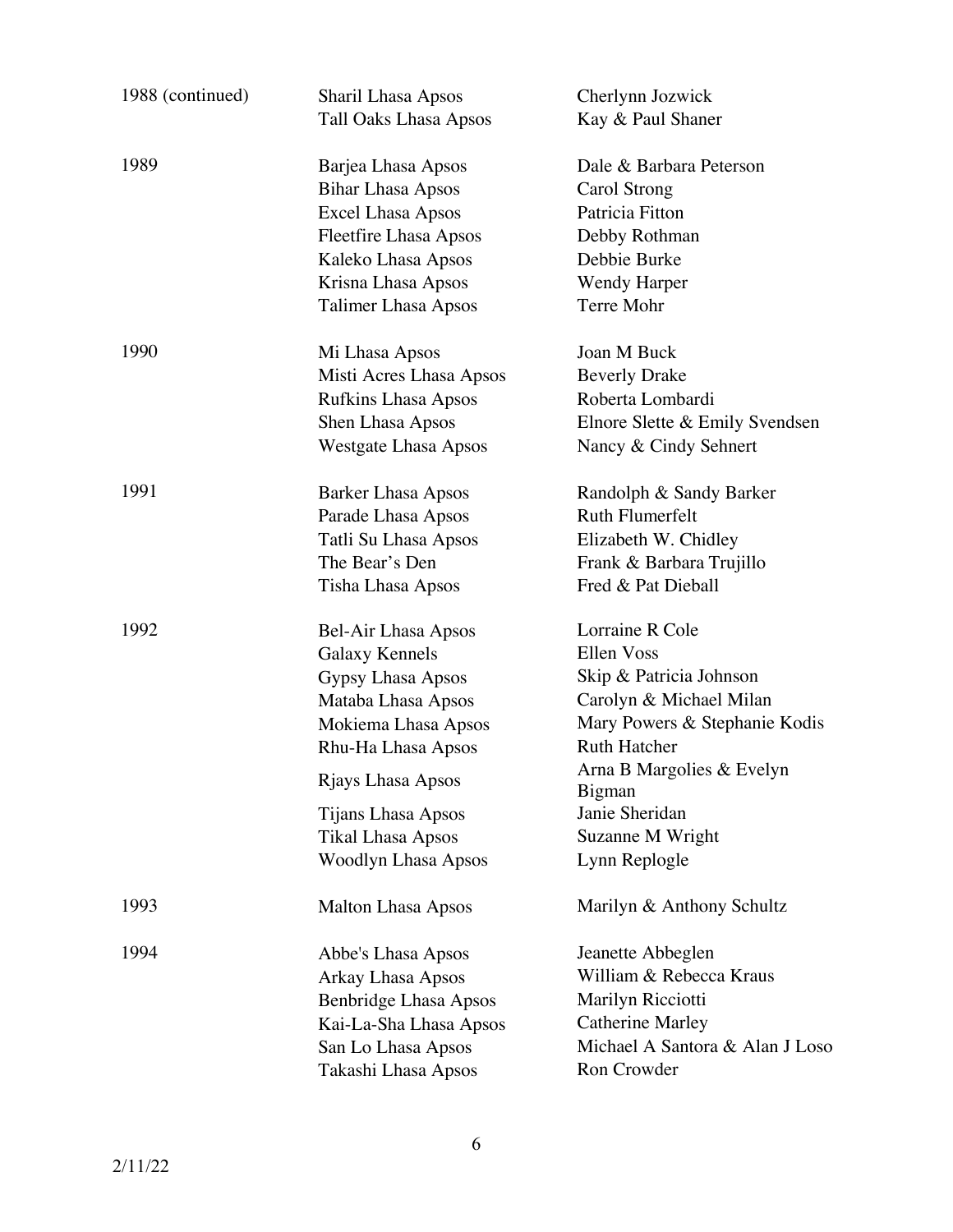| 1995 | Jaro Lhasa Apsos            | Judith & Richard Camacho     |
|------|-----------------------------|------------------------------|
|      | Lynnlaine Lhasa Apsos       | Lynn & Jerry Chapdelaine     |
|      | Marvon Lhasa Apsos          | Marion & LaVonne Brockway    |
| 1996 | <b>Bodnath Lhasa Apsos</b>  | Elaine King                  |
|      | <b>Bosland Lhasa Apsos</b>  | Michael McGirl               |
|      | Ladell Lhasa Apsos          | Judy O'Dell                  |
|      | Mio Lhasa Apsos             | Joan Pettit                  |
|      | San Sei Lhasa Apsos         | Susan A Rich                 |
| 1997 | Bearinger Lhasa Apsos       | Ney & Debbie Greene          |
|      | Chiyoko Lhasa Apsos         | Marie Allman                 |
|      | Desiderata Lhasa Apsos      | Arlene Miller                |
|      | Khasa Lhasa Apsos           | Don & Barbara Schwartz       |
|      | Marvon Bearinger Ass'n      | M & L Brockway, N & D Greene |
|      | Sintu Lhasa Apsos           | Rex Irwin                    |
| 1998 | <b>Barbo Lhasa Apsos</b>    | Barbara & Bob Prenger        |
|      | <b>Baywind Lhasa Apsos</b>  | Gina Pastrana                |
|      | Jedi Lhasa Apsos            | Dawn Kittlelson              |
|      | Moja Lhasa Apsos            | Kathy & John Fallon          |
|      | Shoyu Lhasa Apsos           | <b>Sherry Swanson</b>        |
| 1999 | <b>Idylwild Lhasa Apsos</b> | Gabriele Blackburn           |
|      | Maijo Lhasa Apsos           | Sally Chenier                |
|      | Mischief's Lhasa Apsos      | Connie L. Bindschuz          |
|      | <b>Timbers Lhasa Apsos</b>  | Julie Timbers                |
| 2000 | Alasara Lhasa Apsos         | Sarah Fitzgerald             |
|      | Ha-Lee Lhasa Apsos          | Jeanne Sauvel                |
|      | Ransi Lhasa Apsos           | Rita Cloutier                |
|      | Solitude Lhasa Apsos        | Janice Tilley                |
|      | Spindrift Lhasa Apsos       | Kathie Ruffner               |
| 2001 | Free Spirit Lhasa Apsos     | Debi Walsleben               |
|      | <b>GEMK Lhasa Apsos</b>     | <b>Ed Moses</b>              |
|      | Hi Tide Lhasa Apsos         | Carla & Nick Varney          |
|      | Honeydew Lhasa Apsos        | Mary Anne Stafford           |
|      | Keko Lhasa Apsos            | Keith Kort                   |
|      | Shisedo Lhasa Apsos         | Leslie Baumann               |
|      | Shisedo Lhasa Apsos         | <b>Barb Kelm</b>             |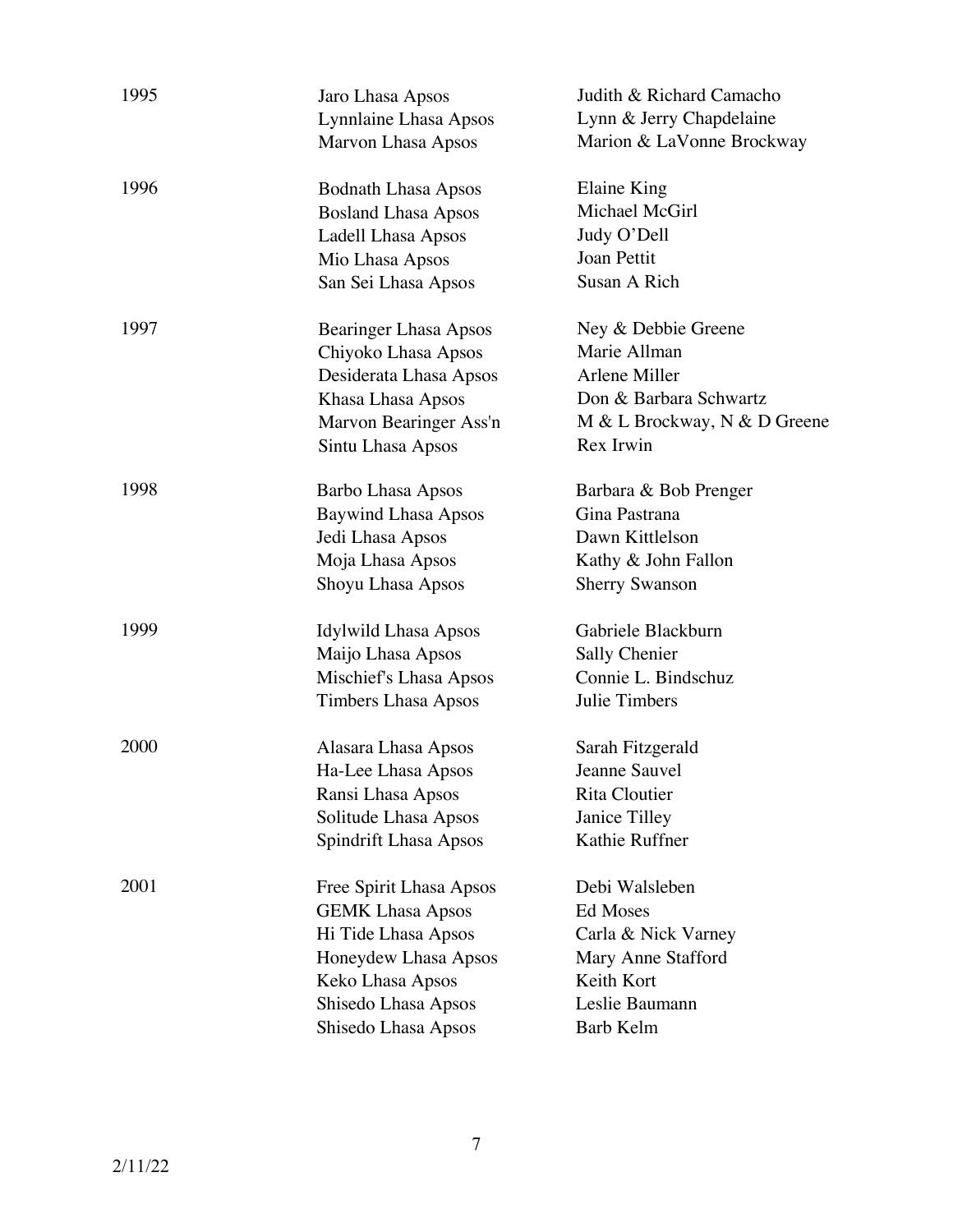| 2002 | <b>Bala Lhasa Apsos</b>       | Brenda Schmelzel          |
|------|-------------------------------|---------------------------|
|      | Kuther Lhasa Apsos            | Lee Nagel & Robin Fisher  |
|      | Mai Ling Lhasa Apsos          | <b>Bonnie Provencher</b>  |
|      | Ma-Jik Lhasa Apsos            | Diane Selmer              |
|      | Mi Toya Lhasa Apsos           | Jo Anne Hays              |
|      | Utopia Lhasa Apsos            | Bill & Lawanna LaSeur     |
| 2003 | McD's Lhasa Apsos             | Jerri McDonough           |
|      | Odie Lhasas                   | <b>Sandy Fluhart</b>      |
|      | Riverview Lhasa Apsos         | Pauline Naumann           |
|      | Ru-The's Lhasa Apsos          | Ruth Ferrachi             |
| 2004 | Baywatch                      | Don & Margie Evans        |
|      | Charlet                       | <b>Charlene Dellinger</b> |
|      | Nuseng                        | Fran Strayer              |
|      | Monarch                       | Kristine Harrison         |
|      | Red Fox Lhasas of Mississippi | Dave & Sue Cannimore      |
| 2005 | Rosewood                      | Kathy A. Miller           |
| 2006 | Floral Hill                   | Kathleen Walcott          |
|      | Jaron's                       | <b>Ronny Junkins</b>      |
|      | Rushmar                       | Linda McCutcheon          |
|      | She Tsabo                     | Donna Sonnenberg          |
|      | Summerhill                    | Jan Lee Bernards          |
|      | Sundancer                     | T & M Worlton, L. Johnson |
| 2007 | Dandi-Lion                    | Joan Karger               |
|      | Golden Tu                     | Jan and Dean Graunke      |
|      | Joy                           | Deanna Maxwell            |
|      | Sundancer                     | Tom & Marsha Worlton      |
|      | Tara-Mi                       | <b>Cathy Sarantis</b>     |
|      | Timbers                       | Kaylee Timbers            |
| 2008 | Cespa                         | Julie Luther              |
|      | My Ty Rainbow                 | Patricia Collier          |
| 2009 | Fanfair                       | Larry & Jan Bruton        |
|      | Me-Tu                         | June Brown                |
|      | Windwick                      | Sandy Copeland, Tom Sorth |
| 2010 | Apsolutely                    | Shirley M. Clark          |
|      | La-Ri-San                     | Sandy Zade                |
|      | My Thai                       | Mary Vaden                |
|      | Tora                          | <b>Barbara Corbett</b>    |
|      | $\circ$                       |                           |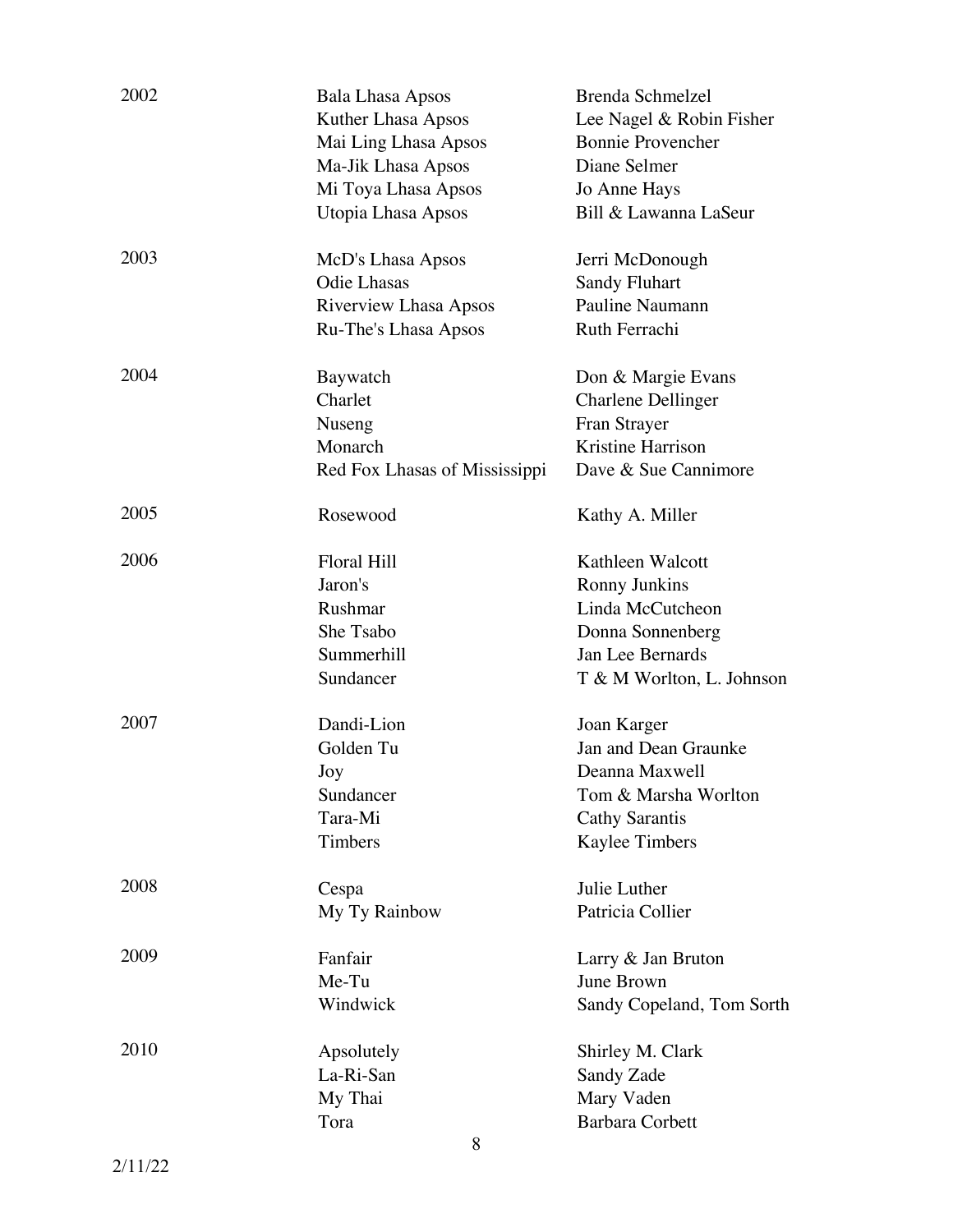| 2011 | None Awarded                  |                                                             |
|------|-------------------------------|-------------------------------------------------------------|
| 2012 | Karlyn<br>Ob-One<br>San-Dhi's | Karen L. Schlais<br><b>Becky Hughes</b><br>Sandra H. Devlin |
| 2013 | <b>MLS Dakota</b>             | Marsha E. Susag                                             |
| 2014 | None Awarded                  |                                                             |
| 2015 | Hatrick<br>Xeralane           | Joyce Magee<br>Adrian Agard, Earl Takahashi                 |
| 2016 | Mion<br>Mon Ami               | Pat Jackson<br>LaVonne Bennett                              |
| 2017 | Shangri                       | Linda Crabill Byrne                                         |
| 2018 | Monogram                      | Clay Williams                                               |
| 2019 | None Awarded                  |                                                             |
| 2020 | COVID - Non Awarded           |                                                             |
| 2021 | None Awarded                  |                                                             |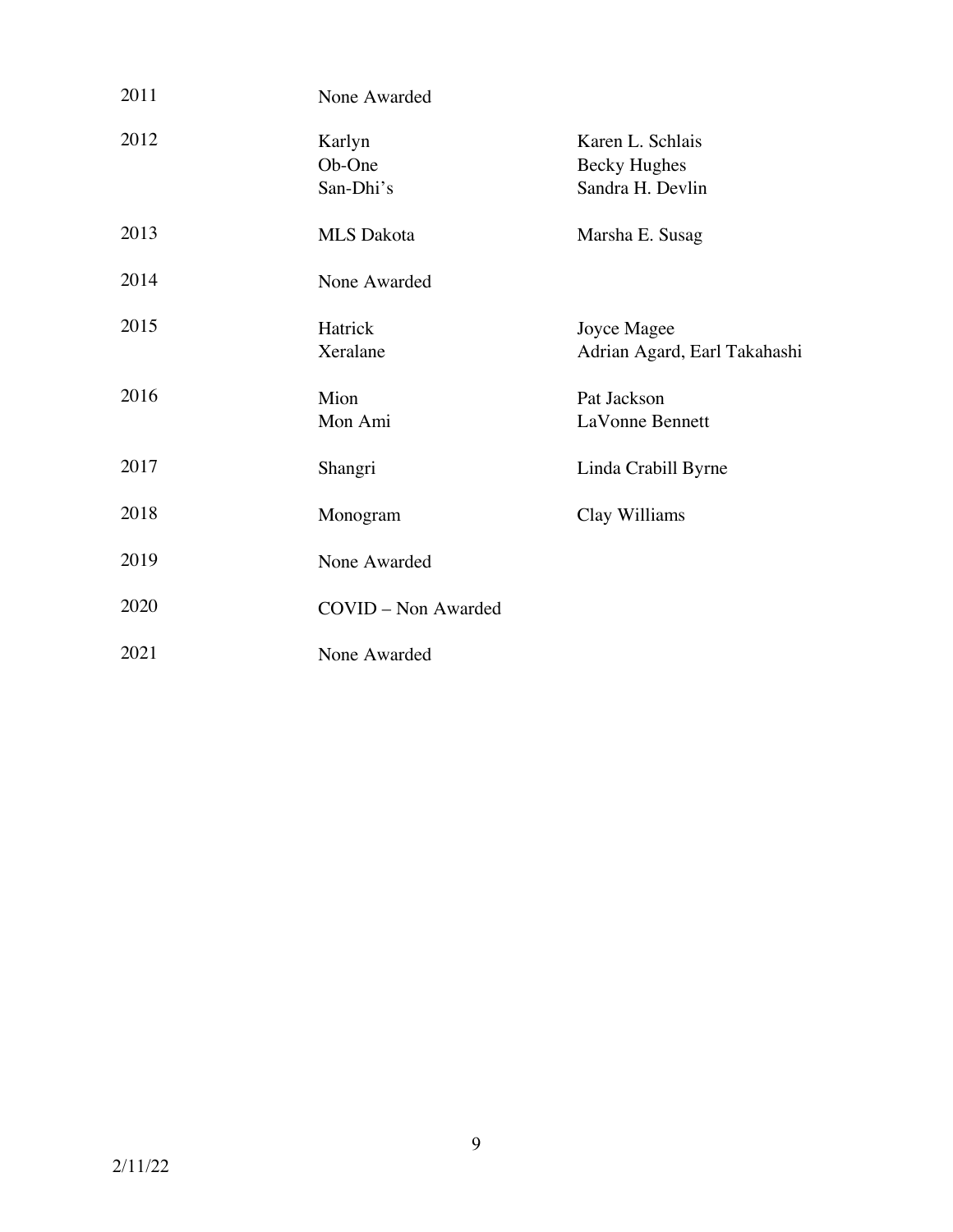## **ALAC ROM in Obedience**

*A Register of Merit Obedience Award* is available to all ALAC members who have achieved three obedience titles on Lhasa Apsos they own and have trained. This may be three CDs on three different Lhasas, a C.D., C.D.X. and U.D. on one Lhasa, or any other combination equaling three AKC titles.

| 1977 | Charmel    | Melodye Haverly              |
|------|------------|------------------------------|
|      | Tailsinn   | James & Joanne Lancaster     |
| 1978 | Green Pond | Miriam Krum                  |
| 1982 | Habibi     | Joan Clark                   |
| 1983 | Sera Mar   | Linda Jarrett                |
| 1984 | Bala       | Brenda Schmelzel             |
| 1985 |            | <b>Florence Kantor</b>       |
|      |            | Jean Foster                  |
|      |            | <b>Betty Wathne</b>          |
| 1986 |            | Janine Grinta                |
|      | Joy        | Deanna Maxwell               |
| 1989 | San Sei    | Susan Rich                   |
|      | Serlo      | Diana Serlo                  |
| 1992 | Beijing    | Jacqueline Love              |
| 1994 |            | <b>Evette Squires</b>        |
| 1995 | Moon Pye   | Marilyn & Glenn Miller       |
| 1997 |            | Patricia Temarantz-Mickowski |
| 1998 | Adamo      | Helen Adamo                  |
| 2000 | Ob-One     | Becky A. Hughes              |
| 2009 | Anbara     | Barbara Wood                 |

### **ALAC ROM in Rally**

*A Register of Merit Rally Award* is available to all ALAC members who have achieved three Rally titles on Lhasa Apsos they own and have trained. Three (3) Rally titles must include one Rally Advanced level.

| 2007 | <b>MLS</b> Dakota | Marsha Susag             |
|------|-------------------|--------------------------|
|      | Moon Pye          | Glenn and Marilyn Miller |
|      | Tora              | Barbara Corbett          |
| 2008 | MeLou             | Melissa Torgerson        |
| 2009 | Anbara            | Barbara Wood             |
|      | Ob-One's          | Becky A Hughes           |
| 2011 | Moon Pye          | Marilyn M. Miller        |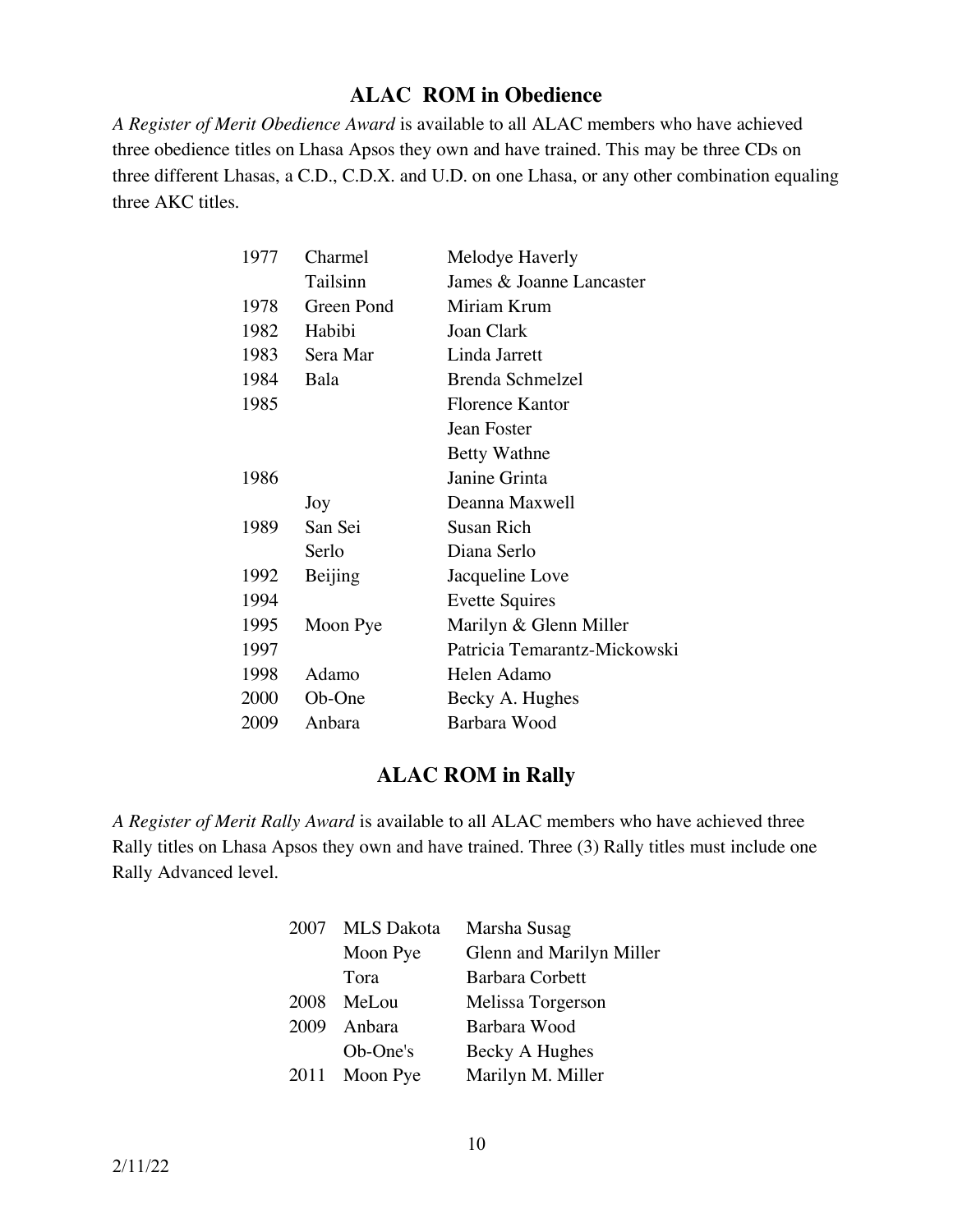## **ALAC ROM in Agility**

*A Register of Merit Agility* Award is available to all ALAC members who have completed six (6) agility titles.

|      | 2000 Agilhas    | Kathleen Rupprecht  |
|------|-----------------|---------------------|
|      | 2008 Shisedo    | Leslie Baumann      |
|      | 2009 MeLou      | Melissa Torgerson   |
| 2011 |                 | Linda A. Harrington |
|      | 2014 MLS Dakota | Marsha Susag        |

## **Versatility Certificate**

#### **Championship-Obedience-Rally-Agility-Barnhunt**

*Versatility Certificate (VC):* To qualify for this recognition the Lhasa Apso must be an AKC Champion and have earned two titles out of the four following venues:

- 1. Obedience (CD Title minimum)
- 2. Rally (RA title minimum)
- 3. Agility (NA or NAJ Minimum)
- 4. Barn Hunt (RATN Minimum)

2004 Ch. San Jo Colby RN, NAJ, NJP Carol Hess

| 2007 | Ch. Kian San Jo Brie, CD, RE               | Barbara Corbett, Ann Lanterman |
|------|--------------------------------------------|--------------------------------|
| 2008 | Ch. Anbara Alasara Smart Aleck, CDX, RE    | Bobbie Wood, Sarah Fitzgerald  |
|      | Ch. Indian Hill Suds-In-The-Bucket RE, NJP | Melissa Torgerson, M Bertram   |
|      | Ch. OB-ONE'S Harley Davidson CDX, RA       | Becky Hughes                   |
|      | Ch. OB-ONE'S Ky Ann Pepper UD, RA,         | Becky Hughes                   |
| 2011 | Ch. MACh2 Indian Hill MeLou's Josie RA OF  | Melissa Torgerson              |
|      | Ch. Kumi Kian Forget Me Not CD RAE         | <b>Bobbie Wood</b>             |
| 2013 | Ch. Desiderata Mustang Sally RA NAJ        | Marsha Susag, Arlene Miller    |
|      |                                            |                                |

#### **UD Titles**

| Dorothy Wood              |
|---------------------------|
| Edward T. Jones           |
| Melodye Haverly           |
| John Haywood & Ann        |
|                           |
| Mrs. H. Richard Bogn $\&$ |
| Melodye Haverly           |
| Marilyn J. Mele           |
| Meredith K. Saccone $\&$  |
| Martin J. Saccone Jr.     |
| <b>Betty Wathne</b>       |
|                           |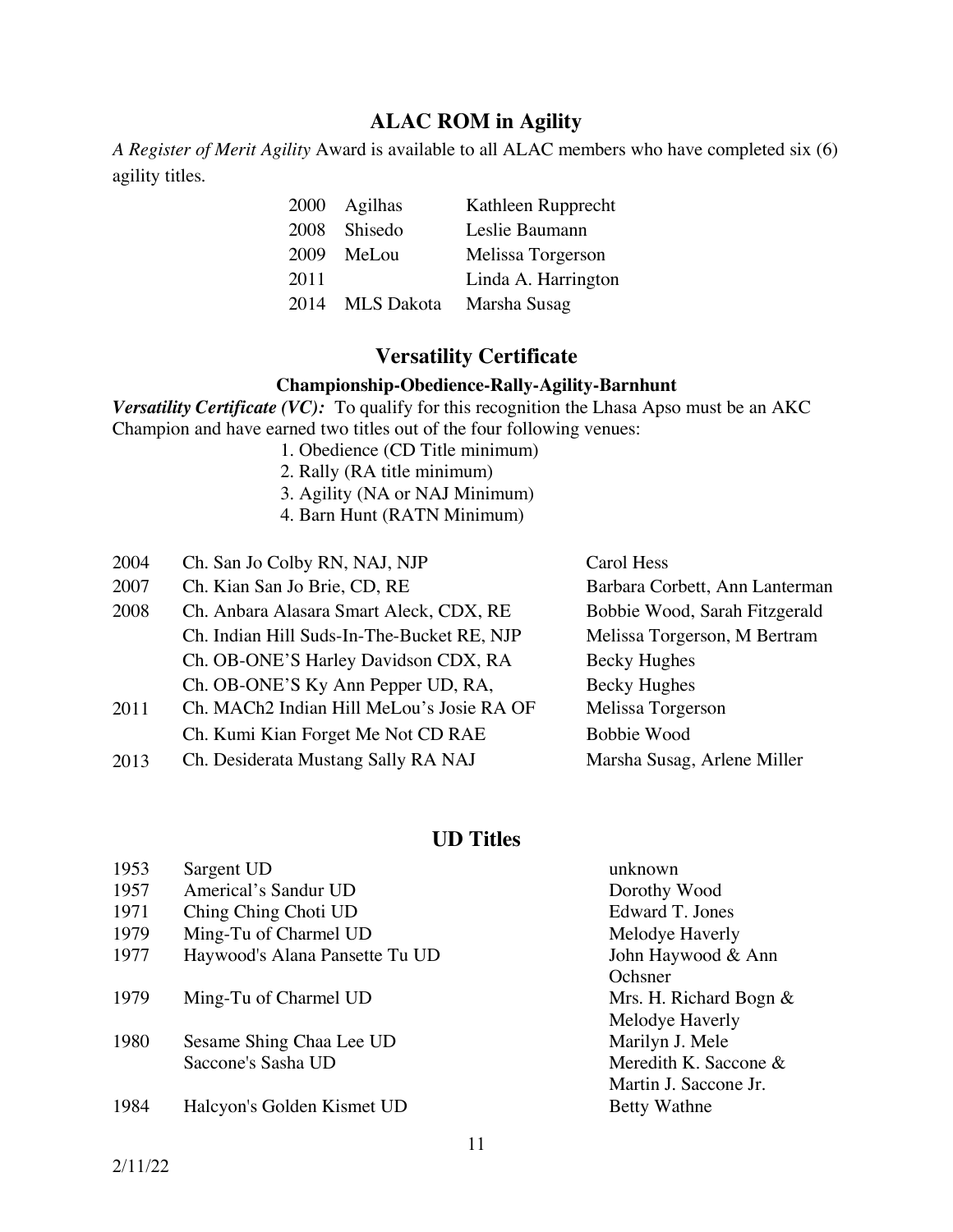| 1985 | Princess Suki-Too UD                         | <b>Jean Foster</b>          |
|------|----------------------------------------------|-----------------------------|
| 1986 | Watcher Under Free Flyt Objex UD             | Janine Grinta               |
| 1987 | Nuseng Tacin My-T-Luv Bear UD                | Florence Kantor & Frances   |
|      |                                              | Strayer                     |
| 1988 | Shoe Son of Leather Bear UD                  | Richard & Deanna Morehead   |
| 1989 | Alexandria Dancer UD                         | Diane Serlo                 |
|      | Pooh's Tigger UD                             | Steve & Merna Winchester    |
| 1991 | Miz Muffonger UD                             | Patricia & Ariel Franceschi |
| 1993 | Squires' Hopsing UD                          | <b>Evette Squires</b>       |
| 1995 | Ch. Joy Marlo Mercedes UD                    | Deanna Maxwell              |
| 1996 | San Can Roo UD                               | Diane Goodspeed             |
| 2000 | Niniz Tiger Lilly UD                         | Marilyn Miller              |
| 2004 | Poco Bach Rachmaninoff UD                    | Patricia Gordon             |
| 2006 | Am. Can. Ch. OB One's Ky-Ann Pepper UD       | Becky Ann Hughes            |
| 2018 | Mistymeadows Look What I Can Do UD RE AX AXJ | <b>Tammy Bell</b>           |
|      | <b>OAP AJP OFP</b>                           |                             |

## **Rally RAE Titles**

|  | 2009 Moon Pye's Luckee Fella, CD, RAE |  |
|--|---------------------------------------|--|
|--|---------------------------------------|--|

| 2009 Moon Pye's Luckee Fella, CD, RAE        | Marilyn & Glenn Miller                                        |
|----------------------------------------------|---------------------------------------------------------------|
| 2012 CH. Kumi Kian Forget Me Not, CD, RAE    | Bobbie Wood                                                   |
| $2012$ Mess Dr. $\lambda$ Messli Miss CD DAE | $M_{\text{out}}$ $\sim$ 0. $C1_{\text{out}}$ $M_{\text{out}}$ |

2013 Moon Pye's Mandi Ming, CD, RAE Marilyn & Glenn Miller

# **Agility MACH Titles**

| 2009 | <b>MACH Parkir Louie Roeder OF</b>                        | Susan Lynn Roeder &         |
|------|-----------------------------------------------------------|-----------------------------|
|      |                                                           | Barbara Susan Fain          |
| 2010 | Ch. MACH Indian Hill MeLou's Josie OF                     | Melissa Torgerson           |
| 2011 | <b>MACH2 Parkir Louie Roeder OF</b>                       | Susan Lynn Roeder &         |
|      |                                                           | Barbara Susan Fain          |
|      | Ch. MACH2 Indian Hill MeLou's Josie RN OF                 | Melissa Torgerson           |
|      | <b>MACH3 Parkir Louie Roeder OF</b>                       | Susan Lynn Roeder &         |
|      |                                                           | Barbara Susan Fain          |
| 2012 | MACH Orlane's Michelangelo At Play MXG MJC<br>AXP OJP XF. | Kathleen Rupprecht          |
|      | Ch. MACH3 Indian Hill MeLou's Josie RA OF                 | Melissa Torgerson           |
|      | <b>MACH4 Parkir Louie Roeder OF</b>                       | Susan Lynn Roeder &         |
|      |                                                           | Barbara Susan Fain          |
|      | Ch. MACh4 Indian Hill MeLou's Josie RA MXG                | Melissa Torgerson           |
|      | <b>MJC XF</b>                                             |                             |
| 2013 | MACH5 Parkir Louie Roeder MXB2 MUG OF                     | Susan Lynn Roeder & Barbara |
|      |                                                           | Susan Fain                  |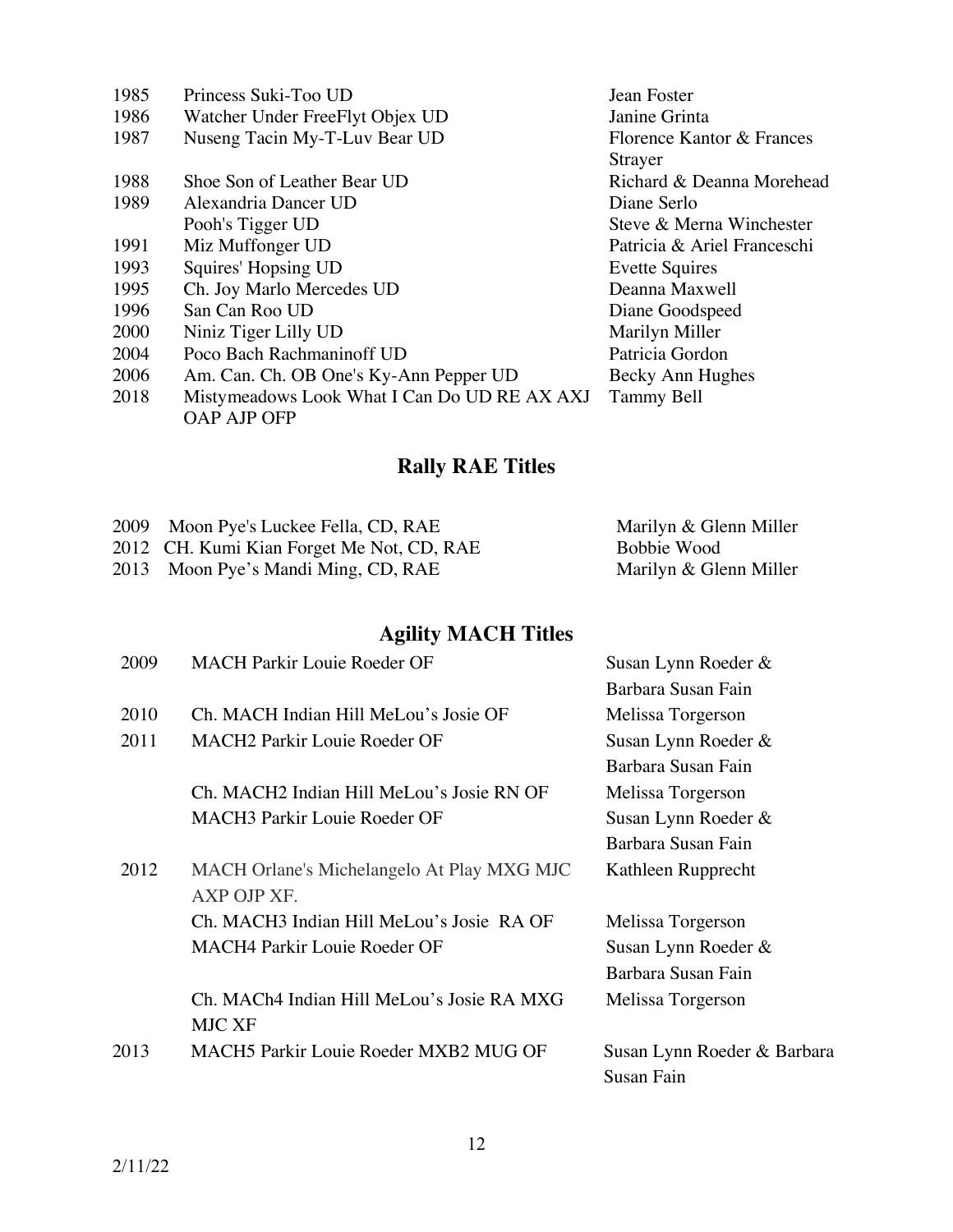|      | GCh Ch MACH5 Indian Hill MeLou's Josie RA<br>MXC MJB2 XF      | Melissa Torgerson           |
|------|---------------------------------------------------------------|-----------------------------|
|      | GCh Ch MACH6 Indian Hill MeLou's Josie RA<br>MXB2 MJS2 XF     | Melissa Torgerson           |
| 2014 | GCh Ch MACH Melou Shambhala MXB MJB                           | Melissa Torgerson           |
|      | MACH6 Parkir Louie Roeder MXS2 MJC2 OF                        | Susan Lynn Roeder & Barbara |
|      |                                                               | <b>Susan Fain</b>           |
|      | GCh Ch MACH7 Indian Hill MeLou's Josie RA                     | Melissa Torgerson           |
|      | MXG2 MJC22 XF                                                 |                             |
|      |                                                               |                             |
|      | GCh Ch MACH8 Indian Hill MeLou's Josie RA                     | Melissa Torgerson           |
|      | MXG2 MJC2 XF                                                  |                             |
|      | GCh Ch MACH9 Indian Hill MeLou's Josie RA<br>MXC2 MJB3 XF T2B | Melissa Torgerson           |
| 2015 | GCh Ch MACH10 Indian Hill MeLou's Josie RA                    |                             |
|      | MXC2 MJS3 XF T2B                                              | Melissa Torgerson           |
|      | GCh Ch MACH2 Melou Shambhala MXS MJG                          | Melissa Torgerson           |
|      | GCh Ch MACH FFT Melou Well Said MX MXJ                        | Melissa Torgerson, Julie    |
|      |                                                               | Timbers, Kaylee Timbers,    |
|      |                                                               | Debby Rothman               |
|      | MACH7 Parkir Louie Roeder MXG2 MJS3 OF                        | Susan Lynn Roeder & Barbara |
|      |                                                               | Susan Fain                  |
| 2016 | GCh Ch MACH11 Indian Hill MeLou's Josie RA                    | Melissa Torgerson           |
|      | MXB3 MJG3 XF T2B                                              |                             |
|      | GCh Ch MACH3 Melou Shambhala MXG MJC                          | Melissa Torgerson           |
|      | T <sub>2</sub> B                                              |                             |
| 2018 | GCh Ch MACH FFT Melou Well Said MXB MJS                       | Melissa Torgerson, Julie    |
|      | <b>TKN</b>                                                    | Timbers, Kaylee Timbers,    |
|      |                                                               | Debby Rothman               |

# **PACH (Preferred Agility Champion) Titles**

| 2017 | GCh Ch MACH11 PACH Indian Hill MeLou's  | Melissa Torgerson |
|------|-----------------------------------------|-------------------|
|      | Josie RA MXB3 MJG3 MXPB MJPB PAX XF     |                   |
|      | T <sub>2</sub> R                        |                   |
| 2018 | GCh Ch MACH11 PACH2 Indian Hill MeLou's | Melissa Torgerson |
|      | Josie, RA MXB3 MJG3 MXP5 MJPS PAX2 XF   |                   |
|      | T2B TKP                                 |                   |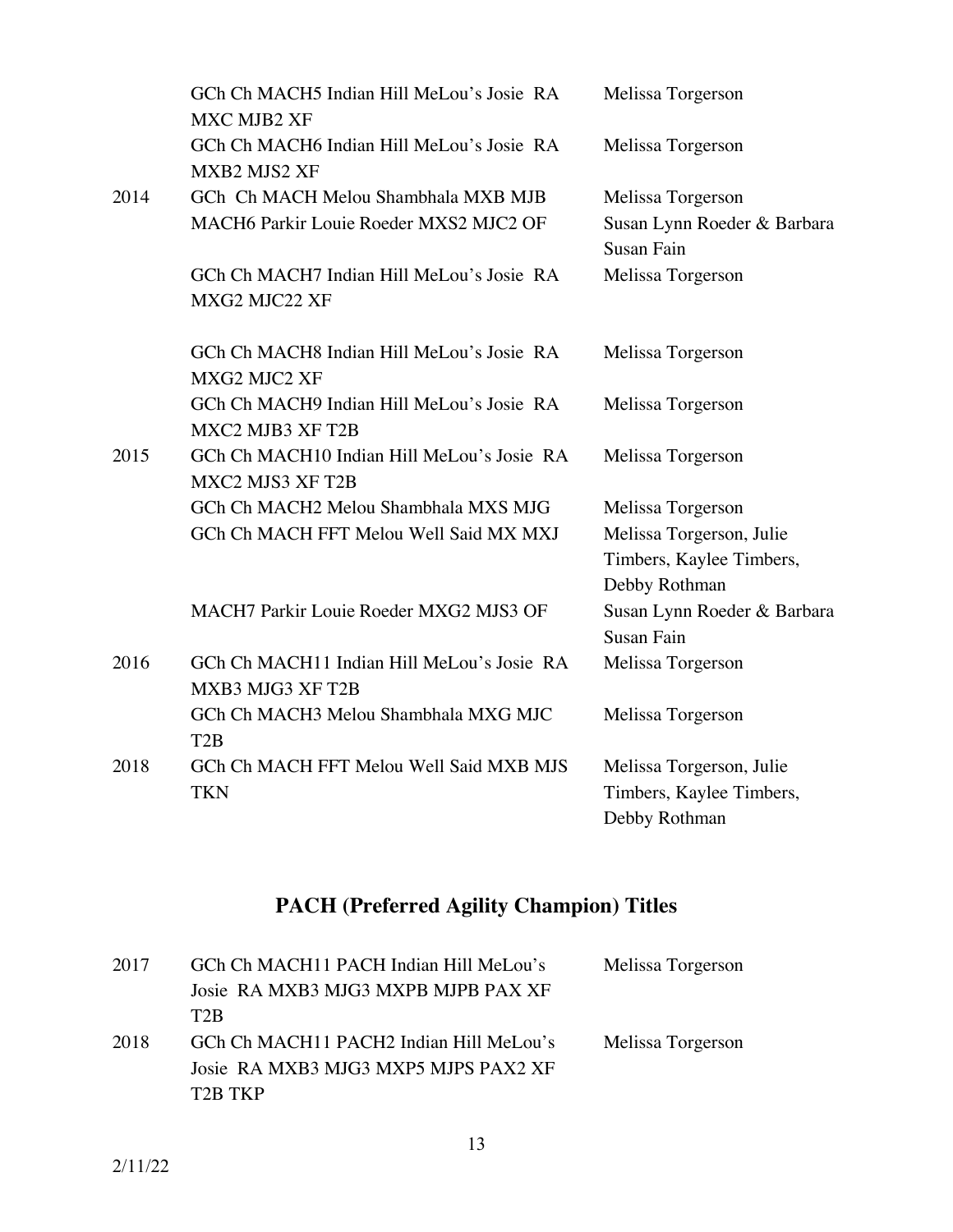# **Top 20 Producing Sires**

| 1. Ch. Light Up's Red Alert           | 54 |
|---------------------------------------|----|
| 2. Ch. Orlane's Scirocco              | 48 |
| 3. Ch. Tibet of Cornwallis            | 47 |
| 4. Ch. Orlane's Inimitable            | 46 |
| 5. Ch. Everglo's Spark of Gold        | 44 |
| 6. Ch. Misti's Play It Again Sam      | 38 |
| 7. Ch. Ta Sen Vicory Peyote           | 37 |
| 8. Ch. Panchan Northwind Hi Spirits   | 35 |
| 8. Ch. Tabu's King of Hearts          | 35 |
| 8. Ch. Chakpori Up To Date            | 35 |
| 9. Ch. Whitehouse Chief O' Staff      | 32 |
| 10. Ch. Orlane's Intrepid             | 29 |
| 10. Ch. Ruffway Mashala Chu           | 29 |
| 11. Ch. Galaxy's Flying Tiger II      | 28 |
| 12. Ch. Cherryshore's Bah Bieh Boi    | 27 |
| 12. Ch. Windsong's Gusto of Innsbrook | 27 |
| 13. Ch. Innsbrook's Patrician O'Sulan | 25 |
| 13. Ch. Rufkins Rudolph Valentino     | 25 |
| 13. Ch. Tom Lee Manchu of Knolwood    | 25 |
| 14. Ch. Chen Korum Ti                 | 24 |
| 14. Ch. Orlane's Dulmo                | 24 |
| 14. Ch. San Jo Rumors Flying          | 24 |
| 14. Ch. Tatli Su's Flying Tiger CD    | 24 |
| 15. Ch. Orlane's Impudent of Windwick | 23 |
| 15. Ch. San Jo Shenanigan CD          | 23 |
| 15. Ch. San Jo Rusty Nail             | 23 |
| 16. Ch. Chen Krisna Nor               | 22 |
| 16. Ch. Everglo Zijuh Tomba           | 22 |
| 16. Ch. Sho Tru Hylan Top Secret      | 22 |
| 17. Ch. Arborhill's Bran-Dieh         | 21 |
| 17. Ch. Dorjon's Champagne Edition    | 21 |
| 17. Ch. Misti Acres Sugar Daddy       | 21 |
| 17. Ch. Mokiema's Skulduggery         | 21 |
| 17. Ch. San Jo's Out O' The Blue      | 21 |
| 17. Ch. TN Hi Zeus The Dethroner      | 21 |
| 18. Ch. Barcon's The Avenger          | 20 |
| 18. Ch. Chen Nyun Ti                  | 20 |
| 18. Ch. Zijuh Seng Tru                | 20 |
| 19. Ch. Barker's Delirious            | 19 |
| 19. Ch. Kham of Norbulinka            | 19 |
| 19. Ch. Ruffway T'ang Chu             | 19 |
| 19. Ch. Sho Tru Hylan Tak'm By-Storm  | 19 |
| 20. Ch. Arborhill's Rhapso-Dieh       | 18 |
| 20. Ch. Kyma Of Abbotsford            | 18 |
| 20. Ch. Rufkins Chip Off The Ol Rock  | 18 |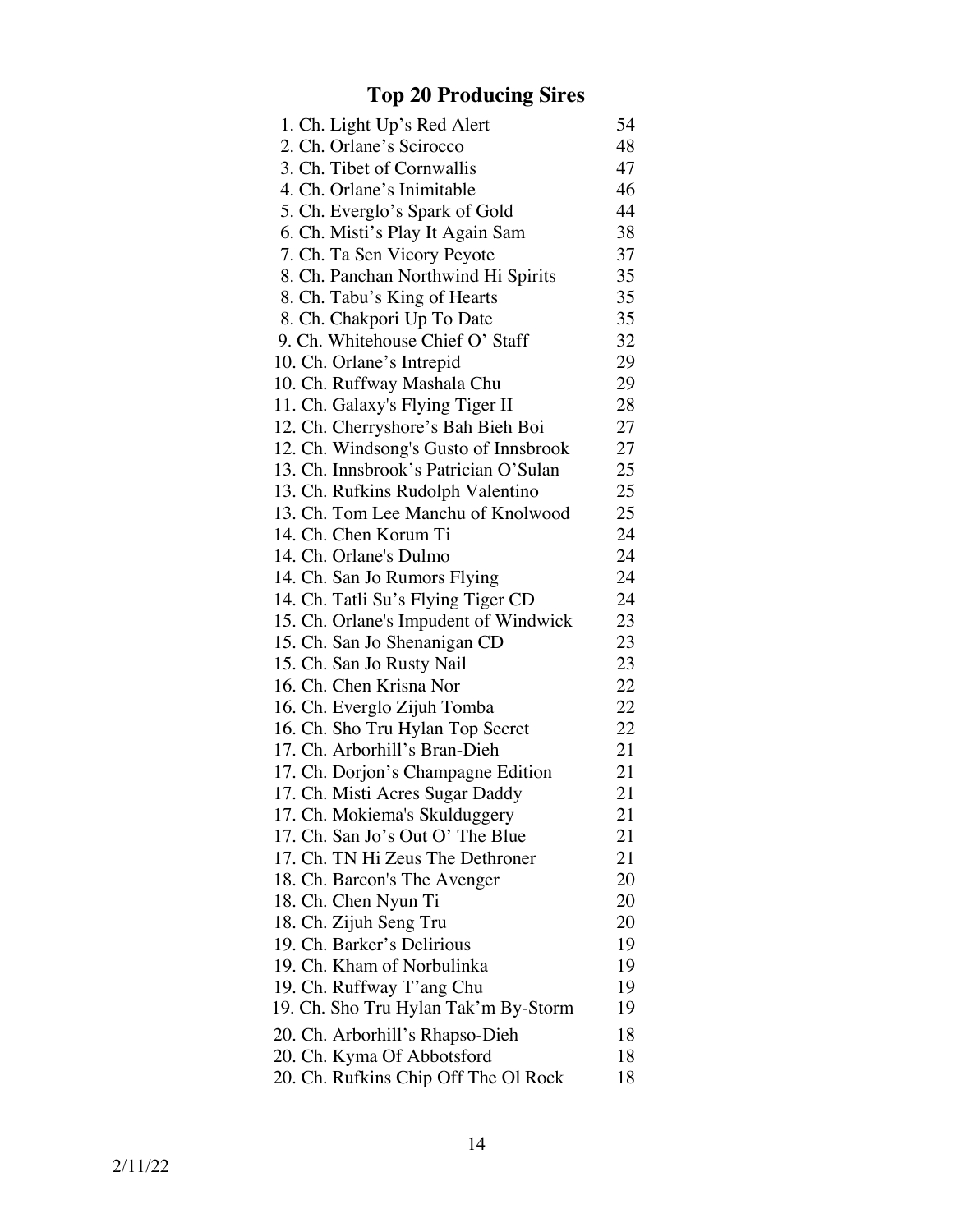## **Top 10 Producing Dams**

| 1. Ch. Bahnthai's Whitehouse Elation     | 22 |
|------------------------------------------|----|
| 2. Kinderland's Ta Sen Isis              | 18 |
| 3. Ch. Chiz Ari Sehilot                  | 17 |
| 3. Ch. Hylan Orlane Snowbird             | 17 |
| 4. Ch. Definitely Divine                 | 14 |
| 4. Ch. Sundancer's Hylanshotru Foxtrot   | 14 |
| 5. Ch. Barjea Mischief's Nikita          | 13 |
| 5. Cordova Sin-Sa                        | 13 |
| 5. Ch. Hylan Sho Tru Hot Deal            | 13 |
| 5. Ch. Mokiema's Weird Science           | 13 |
| 6. Ch. Del Rey's Ms Sweet and Sassy      | 12 |
| 6. Ch. Gindy of Norbulingka              | 12 |
| 6. Ch. Light Up's Golden Graffiti        | 12 |
| 6. Ch. Ruffway Tashi                     | 12 |
| 7. Chok's Joppa Bu Mo                    | 10 |
| 8. Ch. Anbara-Rimar Footloose Fox        | 10 |
| 8. Ch. Char-Ru's Double or Nothing       | 10 |
| 8. Mi Golly Miss Polly of Sintu          | 10 |
| 8. Royale's Cheri La Bear                | 10 |
| 8. Ch. Rufkins Sweetest Taboo            | 10 |
| 8. Ch. San Jo's Femilarie                | 10 |
| 8. Ch. San Jo's Hussel Mei               | 10 |
| 8. Ch. Tijan's Ruffway Prudence          | 10 |
| 8. Ch. Tra-Mar's Puttin on the Ritz      | 10 |
| 9. Ch. Char-Ru's Hot "N' Spicy O'Hi Hope | 9  |
| 9. Ch. Ebony Shades O' Twinkle Bear      | 9  |
| 9. Ch. Hy Lan Hoshira Kiss Me Kate       | 9  |
| 9. Jedi Shi Sedo's Show Time             | 9  |
| 9. Ch. Kinderland Sang Po                | 9  |
| 9. Ch. Kinderland Ta Sen Candy Tuft      | 9  |
| 9. Ch. Kinderland's Sang Po              | 9  |
| 9. Ch. Kyi Chu Kira CDX                  | 9  |
| 9. Ch. San Jo Hussel Bussel              | 9  |
| 9. Ch. Shyr Lyz Misa Cun-Tia Kai-Lei     | 9  |
| 10. Ch. Parade's Elusive Butterfly       | 8  |
| 10. Ch. Almont's J B of Nyima            | 8  |
| 10. Ch. Arborhill's Lee-Sah              | 8  |
| 10. Ch. Art-Est She-Ma                   | 8  |
| 10. Ch. Char-Ru's Lets It All Ride       | 8  |
| 10. Ch. Chiyoko's Hearts N Flowers       | 8  |
| 10. Chol's Joppa Bu-Mo                   | 8  |
| 10. Ch. Colarlie's Miss Shanda           | 8  |
| 10. Hamilton Chang-Tru                   | 8  |
| 10. Ch. Joyslyn's Promise                | 8  |
| 10. Ch. Karma Rus Timala                 | 8  |
| 19. Ch. Kinderland Ta Sen Shade O'Tara   | 8  |
|                                          |    |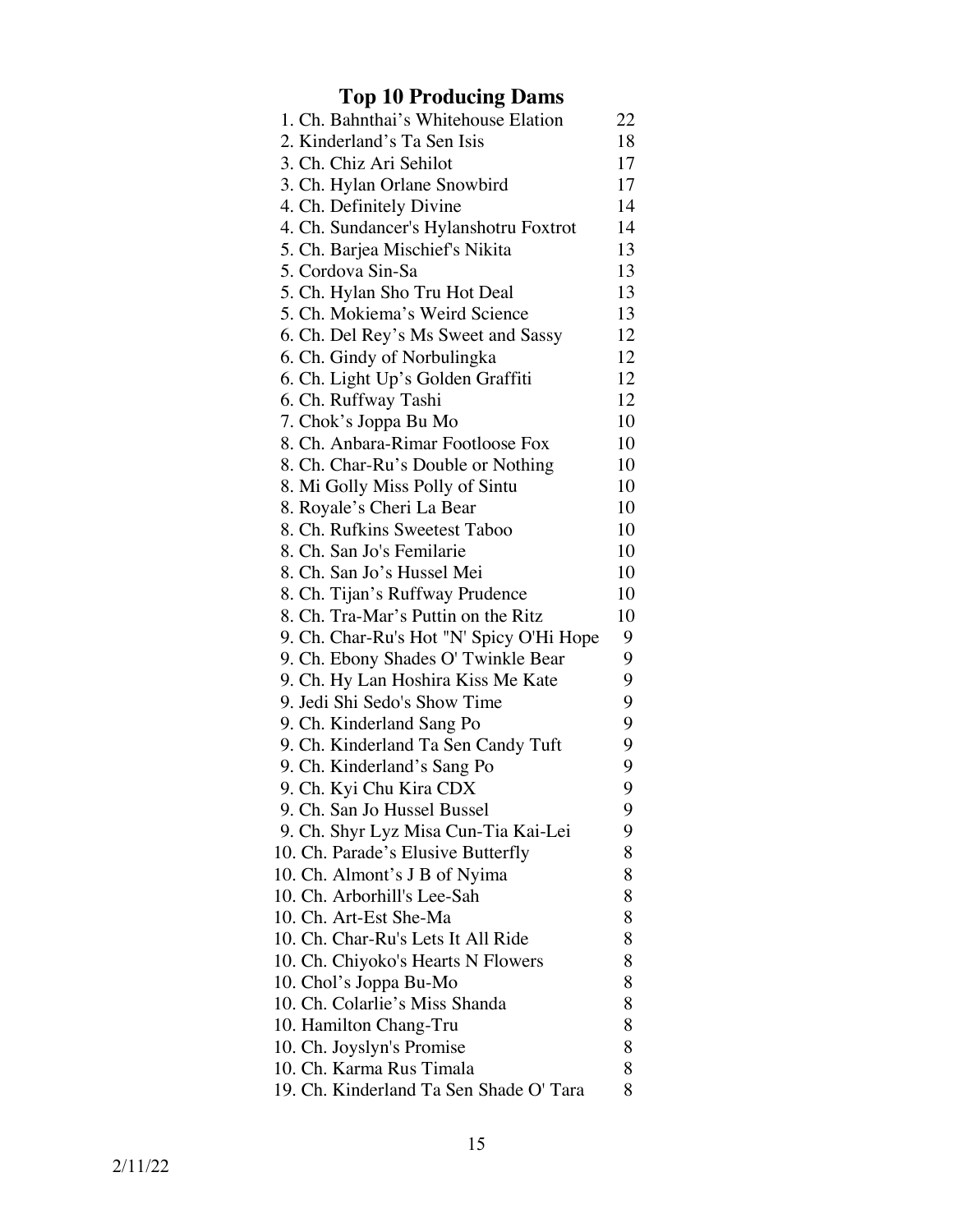# **Top Producing Dams (Continued)**

| 10. Ch. Knolwood's Ama Lili Lucy Tu    | 8 |
|----------------------------------------|---|
| 10. Ch. Kyi-Chu Kara Nor               | 8 |
| 10. Martin's Toc-Toc Swatch Puff       | 8 |
| 10. Miradel's Ming Fu Chia CD          | 8 |
| 10. Ch. Rhu-Ha's Suu Sari              | 8 |
| 10. Ch. Ruffway Patra Tashi Tu         | 8 |
| 10. Ch. Rufkins She Takes No Prizners  | 8 |
| 10. Ch. San Jo Zhantor Sugarplum       | 8 |
| 10. Sho Tru's Kiss Ma Grits            | 8 |
| 10. Ch. Tara Huff Elvira               | 8 |
| 10. Ch. Ta Sen Baywatch Ms Money Penny | 8 |
| 10. Ch. Tikal Tara Huff's Tyrin        | 8 |
| 10. Ch. Whitehouse My Turn Nancy       | 8 |
| 10. Ch. Wyndwoods Honeysuckle Rose     | 8 |
| 10. Ch. Zhantor Songbird               | 8 |
| 10. Syung's Rendition in Black         | 8 |
| 10. Zijuh On-Ba Zim Zim                | 8 |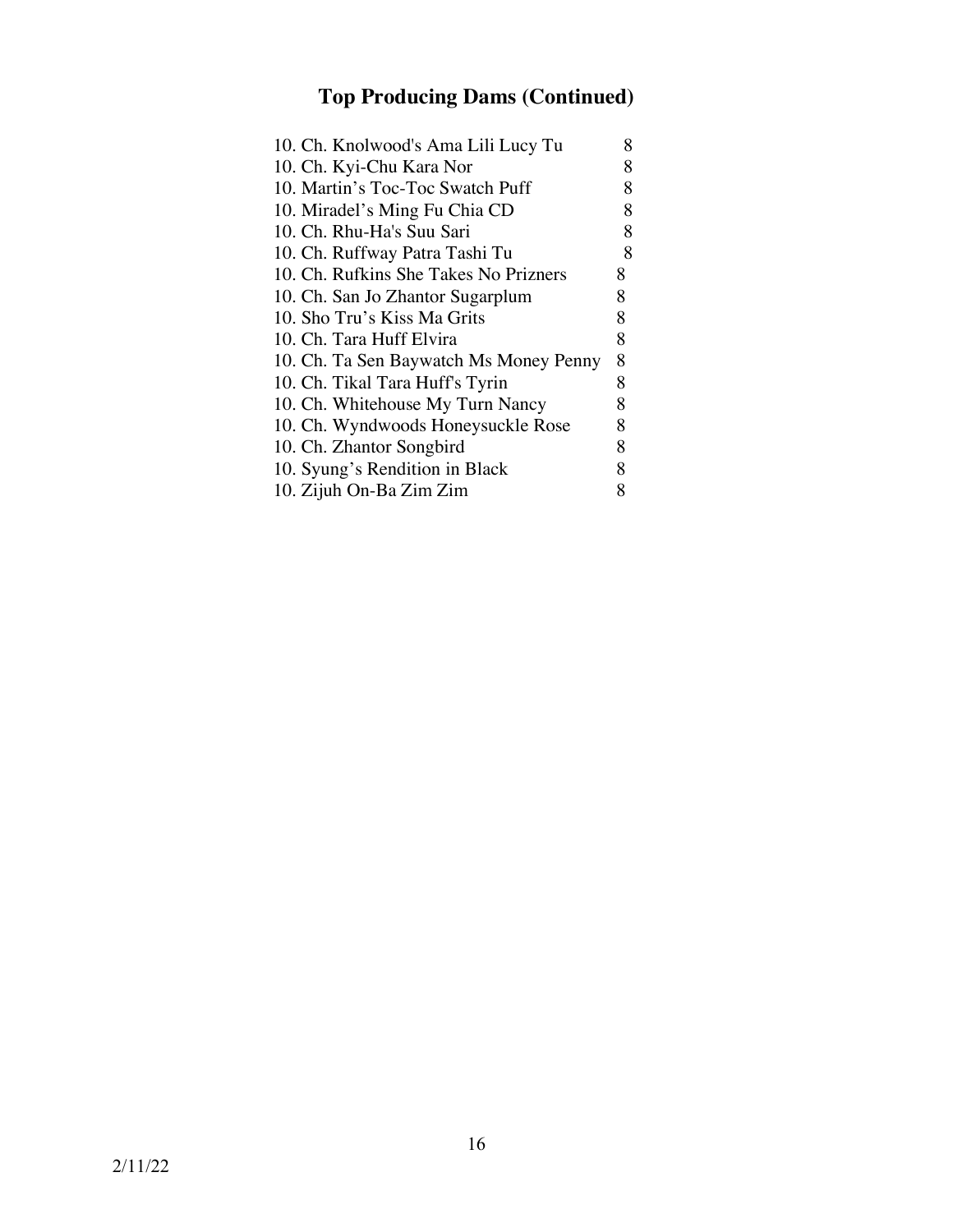# **National Specialty Best In Specialty Show (BISS) Winners**

| Year   | Location          | Judge               | Dog                                   |
|--------|-------------------|---------------------|---------------------------------------|
|        |                   |                     | Owner(s)                              |
| 1966   | Trenton, NJ       | J. Trullinger       | Ch. Kham of Norbulingka, ROM          |
|        |                   |                     | Phyllis Marcy                         |
| 1967   | Trenton, NJ       | Keith Browne        | Ch. Kyi Chu Shara, ROM                |
|        |                   |                     | Keke Blumberg                         |
| 1968   | Trenton, NJ       | <b>Harry Brunt</b>  | Ch. Kyi Chu Friar Tuck, ROM           |
|        |                   |                     | Robert Sharp                          |
| 1969 E | Trenton, NJ       | Henry Stoecker      | Ch. Ku Ka Boh of Pickwick             |
|        |                   |                     | N. & C. Herbel                        |
| 1969 W | Beverly Hills, CA | <b>Forrest Hall</b> | Ch. Teako of Abbortsford              |
|        |                   |                     | James Roberts                         |
| 1970 E | Trenton, NJ       | Cyril Bernfeld      | Ch. Kyi Chu Friar Tuck ROM            |
|        |                   |                     | <b>Robert Sharp</b>                   |
| 1970 W | Beverly Hills, CA | Heywood Hartley     | Ch. Evergo Zijuh Tomba                |
|        |                   |                     | Sharon Rouse Bryant                   |
| 1971 E | Trenton, NJ       | Jay Schaeffer       | Ch. Balrene Chia Pao                  |
|        |                   |                     | Dr. E. Brown                          |
| 1971 W | Beverly Hills, CA | O.C. Harriman       | Ch. Chen Korum Ti, ROM                |
|        |                   |                     | Pat Chenoweth                         |
| 1972 E | Trenton, NJ       | Frank Landgraf      | Ch. Chen Korum Ti, ROM                |
|        |                   |                     | Pat Chenoweth                         |
| 1972 W | Beverly Hills, CA | William Bergum      | Ch. Chen Korum Ti, ROM                |
|        |                   |                     | Pat Chenoweth                         |
| 1973 E | Trenton, NJ       | David Doane         | Ch. Barcon's the Avenger, ROM         |
|        |                   |                     | B. Tompkins & J. Kendall              |
| 1973 W | Beverly Hills, CA | Alfred Likewise     | Ch. Sharpette's Gaylord               |
|        |                   |                     | M. Teitelbaum                         |
| 1974 E | Trenton, NJ       | Alfred Likewise     | Ch. Barcon's the Avenger, ROM         |
|        |                   |                     | B. Tompkins & J. Kendall              |
| 1974 W | Beverly Hills, CA | Keke Blumberg       | Ch. Black Bay Georgana of Yin Hi I.Q. |
|        |                   |                     | <b>Robert Black</b>                   |
| 1975 E | Trenton, NJ       | Keke Blumberg       | Ch. Daktazl Tsung                     |
|        |                   |                     | L. Ripley & M. Aspuru                 |
| 1975 W | Beverly Hills, CA | Robert Berndt       | Ch. Chen Korum Ti, ROM                |
|        |                   |                     | Pat Chenoweth                         |
| 1976 E | Louisville, KY    | Robert Berndt       | Ch. Potala Keke's Yum Yum, ROM        |
|        |                   |                     | Keke Blumberg                         |
| 1976 W | Dallas, TX        | <b>Onnie Martin</b> | Ch. Potala Keke's Yum Yum, ROM        |
|        |                   |                     | Keke Blumberg                         |
| 1977 E | Syracuse, NY      | Edmund Sledzik      | Ch. Rimar's Rumpelstiltskin, ROM      |
|        |                   |                     | R. Hoyt & S. Campbell                 |
| 1977 W | Houston, TX       | Jay Shaeffer        | Ch. Yojimbo Orion                     |
|        |                   |                     | <b>Elaine Spaeth Sonne</b>            |
| 1978 E | Falls Church, VA  | Edd Bivin           | Ch. Rimar's Rumpelstiltskin, RO,      |
|        |                   |                     | R. Hoyt & S. Campbell                 |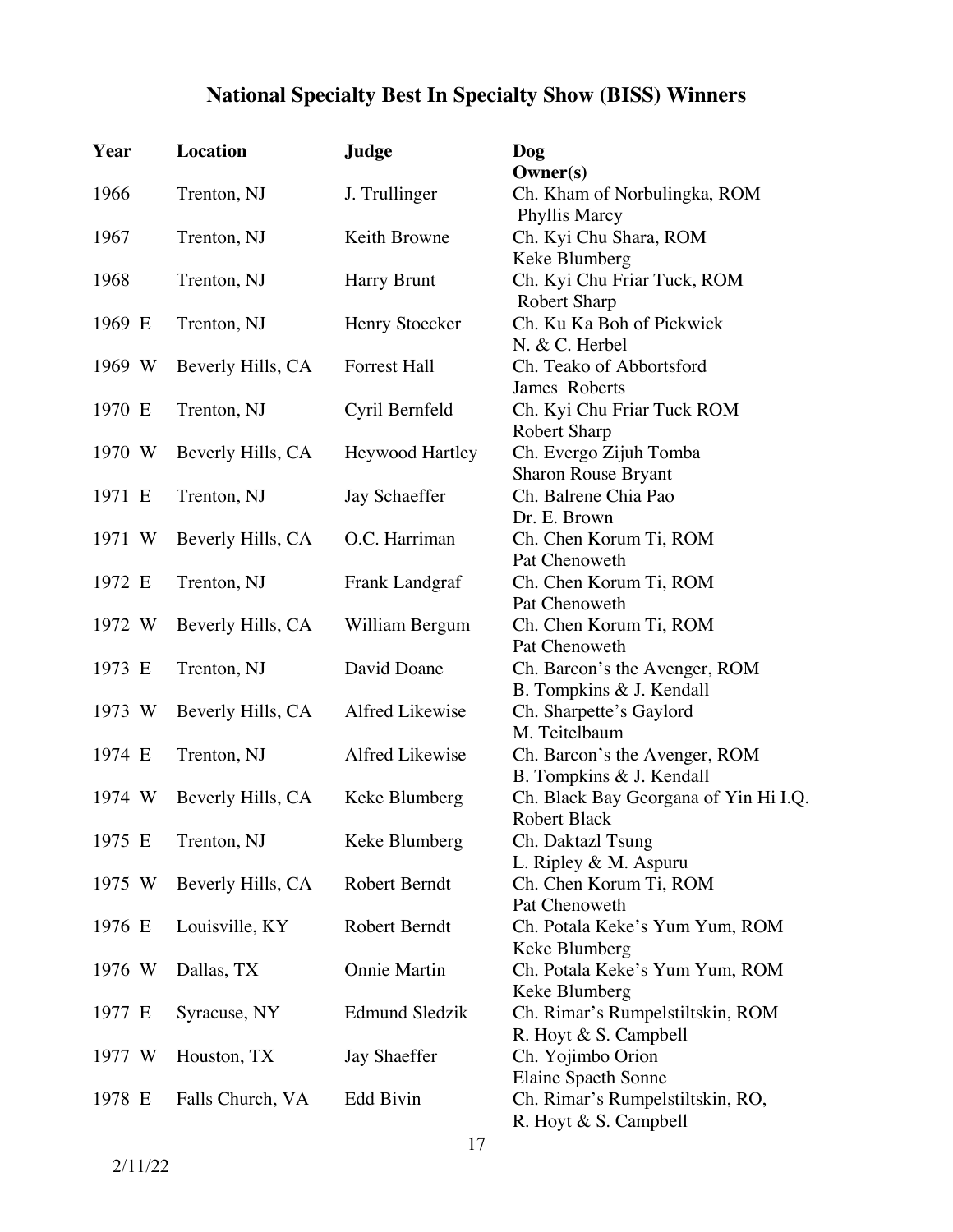| 1978 W | San Francisco, CA                | William Bergum         | Ch. Everglo Sundance               |
|--------|----------------------------------|------------------------|------------------------------------|
|        |                                  |                        | E.K. Labenberg                     |
| 1979 E | Baltimore, MD                    | <b>Jack Russell</b>    | Ch. San Jo's Raaga Looki Mei, ROM  |
|        |                                  |                        | M.L. Nixon & N. Graves             |
| 1979 W | Seattle, WA                      | Alfred Likewise        | Ch. Maran's Tiger Tango            |
|        |                                  |                        | Carol Schmitz                      |
| 1980 E | Ludwigs Corner, PA Norman Patton |                        | Ch. Orlane's Intrepid, ROM         |
|        |                                  |                        | D. Kendall & J. Blyth              |
| 1980 W | Stockton, CA                     | Keke Blumberg          | Ch. On-Ba Jo-Bo, ROM               |
|        |                                  |                        | Lynn Morgan                        |
| 1981   | Vienna, VA                       | Joseph Gregory         | Ch. Orlane's Intrepid ROM          |
|        |                                  |                        | J. Browning & J. Blyth             |
| 1982   | Seattle, WA                      | Nick Calicura          | Ch. Ruffway Patra Pololing         |
|        |                                  |                        | V. Cohen & B. Bowman               |
| 1983   | Kansas City, MO                  | <b>Steve Campbell</b>  | Ch. San Jo's Hussel Bussel, ROM    |
|        |                                  |                        | M. Nixon & L.A. Engen              |
| 1984   | Houston, TX                      | Edd Bivin              | Ch. San Jo's Hussel Bussel, ROM    |
|        |                                  |                        | M. Nixon & L.A. Engen              |
| 1985   | Lockport, NY                     | <b>Dorothy Nickles</b> | Ch. Nexus Lam Kam Chin             |
|        |                                  |                        | L. Woods & R. Kraus                |
| 1986   | Torrance, CA                     | Tom Stevenson          | Ch. Tashi's Rock-a-Bye-Baby-Dieh   |
|        |                                  |                        | R. Muller                          |
| 1987   | Minneapolis, MN                  | Norman Herbel          | <b>Suntory Superfudge</b>          |
|        |                                  |                        | Raul & Cassandra de la Rosa        |
| 1988   | Thornton, CO                     | Barbara Wood           | Ch. Samara's Sugar is Sweet        |
|        |                                  |                        | Sami Brush                         |
| 1989   | Lanham, MD                       | Keke Kahn              | Ch. Bihar's Revenger of Sammi Raja |
|        |                                  |                        | Carol Strong                       |
| 1990   | Millbrae, CA                     |                        | Ch. Sho Tru Hylan Stetson          |
|        |                                  | Joseph Gregory         | M. Hylton, S. Ray & P. Keen        |
| 1991   |                                  |                        | Ch. Fanfair Who Goes There         |
|        | Troy, MI                         | Carolyn Herbel         |                                    |
|        |                                  |                        | Jan & Larry Bruton                 |
| 1992   | Houston, TX                      | Michele Billings       | Ch. Anbara-Rimar Mary Puppins      |
|        |                                  |                        | Barbara Wood                       |
| 1993   | Chantilly, VA                    | Mrs. J.E. Clark        | Ch. Norbulingka's Serendipity Sami |
|        |                                  |                        | Phyllis R. Marcy                   |
| 1994   | Millbrae, CA                     | Marianne Nixon         | Ch. Del Rey's Babe of Glory        |
|        |                                  |                        | Judy O'Dell & Phil Labarge         |
| 1995   | Cleveland, OH                    | Jane Forsythe          | Ch. Del Rey's Babe of Glory        |
|        |                                  |                        | Judy O'Dell & Phil Labarge         |
| 1996   | Boxborough, MA                   | Barbara Alderman       | Ch. Hylan ShoTru Snow Update       |
|        |                                  |                        | M. Hylton, O. Martin, P.Keen       |
| 1997   | Seattle, WA                      | Keke Kahn              | Ch. Rufkins She's Adorable         |
|        |                                  |                        | Roberta Lombardi                   |
| 1998   | Aurora, CO                       | Midge Hylton           | Ch. Rufkins She's Adorable         |
|        |                                  |                        | Roberta Lombardi                   |
| 1999   | Frederick, MD                    | Norman Patton          | Ch. Hylan Shotru Blind Date        |
|        |                                  |                        | Hylton, Fernandes, Morrison        |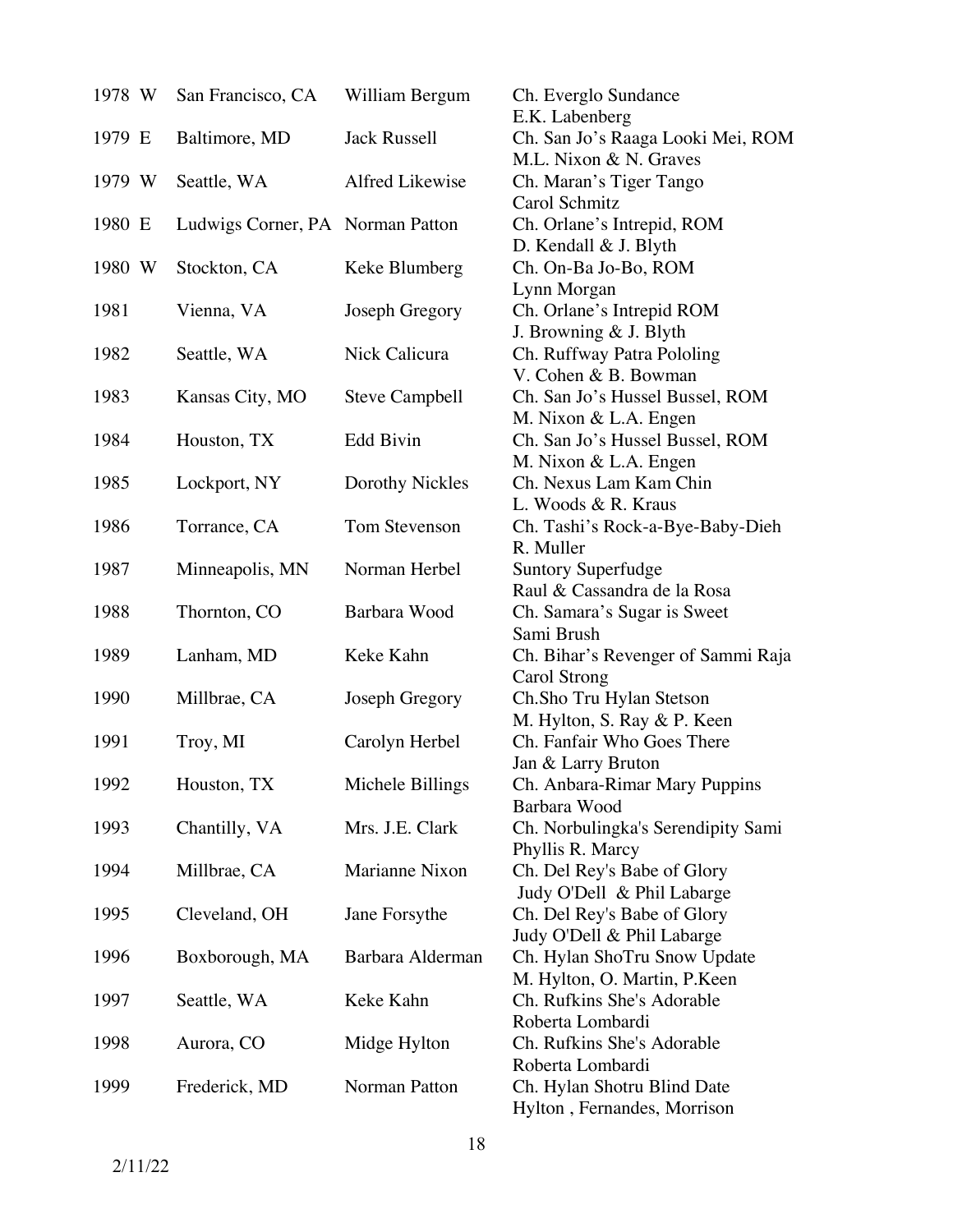| 2000 | Pomona, CA       | Robert Sharp                     | Ch. Keko's Tailor Made, Keith Kort                                                                                       |
|------|------------------|----------------------------------|--------------------------------------------------------------------------------------------------------------------------|
| 2001 | Oconomowoc, WI   | Michele Billings                 | Ch. Anbara Alasara Smart Aleck, CDX, RE,<br>Sarah Fitzgerald, Barbara Wood                                               |
| 2002 | Worcester, MA    | Peggy A. Hogg                    | Ch. Northwind Stormy Night,<br>Cindy Butsic, Judy George                                                                 |
| 2003 | Pomona, CA       | Dana Read                        | Ch. Hylan Shotru Krisna Hotshot,<br>Harper, Peterson, Roberts, Fernandes                                                 |
| 2004 | St. Louis, MO    | Edd E. Bivin                     | Ch. Summerwind's Tygerllily Circe',<br>Amber Chaviano                                                                    |
| 2005 | Frederick, MD    | Loraine Boutwell                 | Ch. Northwind As Good As It Gets,<br><b>Cindy Butsic</b>                                                                 |
| 2006 | Olympia, WA      | Robert J. Berndt                 | Ch. Showa Fantastic With Pantulf,<br>E Jones/L Smith                                                                     |
| 2007 | Houston, TX      | Barbara Schwartz                 | Ch. Hylan Shotru Full Of Dreams,<br>Wagner & Pat Keen Fernandes                                                          |
| 2008 | Mansfield, MA    | Sari Brewster<br>Tietjen         | Ch. Ta Sen Victory Peyote,<br>Susan S. Giles                                                                             |
| 2009 | Carlisle, PA     | <b>Beverly Drake</b>             | Ch. Tara Huff Edrey Starbuck,<br>Peggy Huffman and Edwin Valle                                                           |
| 2010 | Vancouver, WA    | Neil W. Graves                   | GCh. My Thai Ta Sen Halleluiah Chorus,<br>Susan S. Giles. Mary D. Vaden                                                  |
| 2011 | Albuquerque, NM  | <b>Betty Leninger</b>            | GCh. Ta Sen Bond James Bond,<br>Susan S. Giles, Mary Vaden                                                               |
| 2012 | Mansfield, MA    | Jan Bruton                       | GCh. Kumi Kian Living the Dream,<br>Tia McLaughlin and Ann Lanterman                                                     |
| 2013 | Sacramento, CA   | Barbara Alderman                 | GCh. Xeralane's Kid Rock<br>Xeralane Kennel, Susan Giles, Wendy Harper,<br>Muriel Wolverton, Michael Santora, Allen Losa |
| 2014 | St. Louis, MO    | Stephen Campbell                 | Ch. Black Boots Stars and Stripes<br>Anna Friberg and Linda Friberg Anderson                                             |
| 2015 | Mansfield, MA    | Darby McSorley                   | Ch. Westgate Monogram Art Carney<br>Cindy Sehnert, Clay Williams, and Susan Giles                                        |
| 2016 | Loveland, CO     | Barbara Wood                     | GCh. Kumi Kian Mion Parti in the USA<br>Tia McLaughlin, Don Hanson, Naomi Hanson,<br>Ann Lanterman                       |
| 2017 | St. Louis, MO    | Donald Hanson                    | Chic Choix Cleopatra Erydice<br>Pila Helistola-Laurila and Sanna Kopola-<br>Hirsimaki                                    |
| 2018 | Frederick, MD    | Doris Cozart                     | Ch. Shut Up And Kiss Me Del'Allberico at<br>Xeralane<br>Xeralane Kennel                                                  |
| 2019 | Albuquerque, NM  | Patricia Trotter                 | GCHG Siimline's Love Legacy Truth<br>Susan S Giles, Kersti Paju, and Vivian Muttik                                       |
| 2020 | No Specialty was | held due to Covid<br>19 Pandemic |                                                                                                                          |
| 2021 | Boxborough, MA   | Stephen G.C.<br>Campbell         | GCH CH Hylan Shotru Riverview Strike a Pose<br>Pat Keen Fernandes                                                        |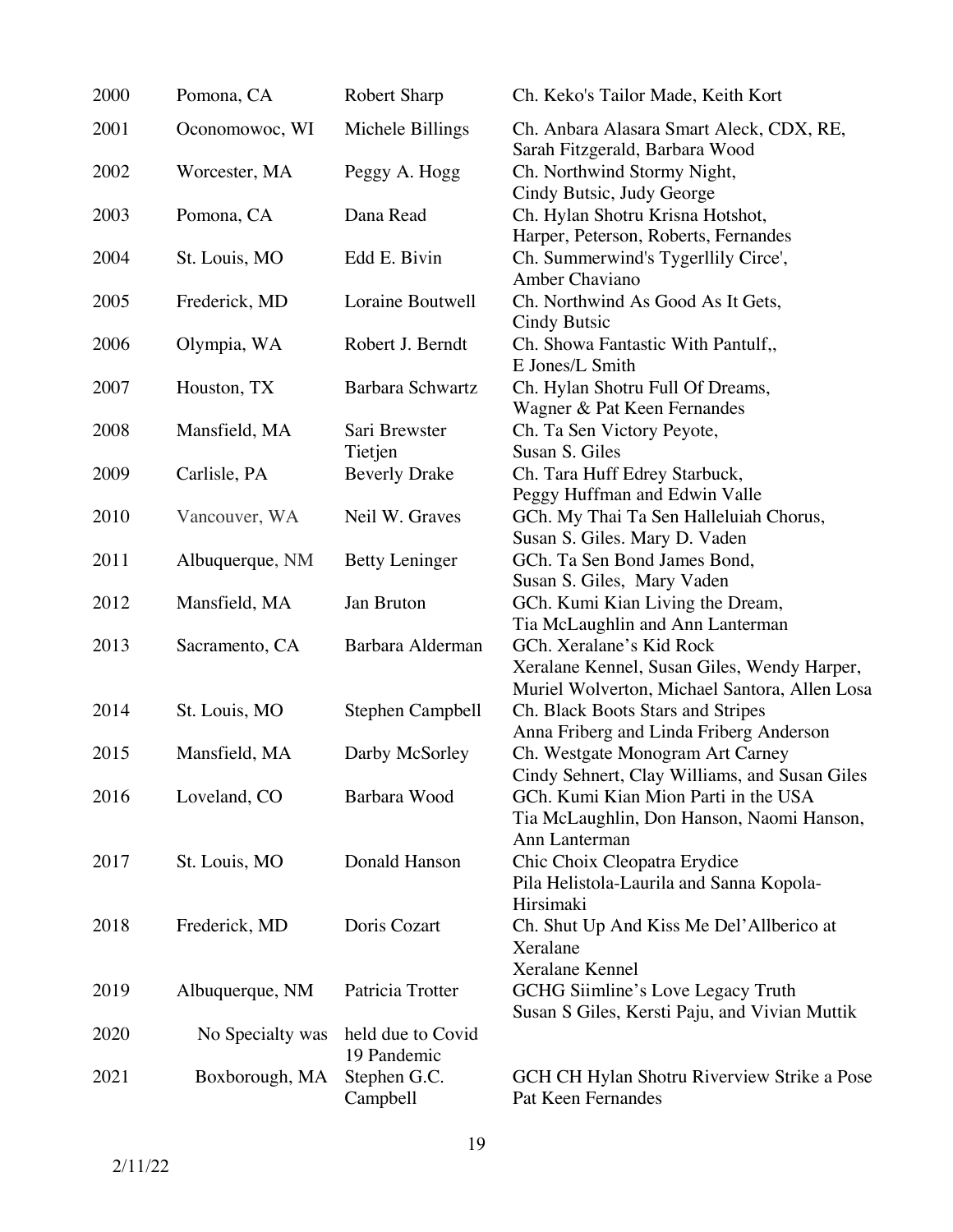# **National Specialty Obedience High in Trial**

| Year | Location        | Judge                 | Dog                                   |
|------|-----------------|-----------------------|---------------------------------------|
|      |                 |                       | Owner(s)                              |
| 1983 | Kansas City, MO | John Wills            | Tiger Ming, CDX                       |
|      |                 |                       | Brenda Schmelzel                      |
| 1984 | Houston, TX     | <b>B.</b> Baker       | Kash Ann McGillicudy                  |
|      |                 |                       | Irene Bishop                          |
| 1985 | Lockport, NY    | Fred L. Henry         | Halcyon's Golden Kismet, UD           |
|      |                 |                       | <b>Betty Wathne</b>                   |
| 1986 | Torrance, CA    | D.J. McCauley         | Princess Suki Too, UD                 |
|      |                 |                       | <b>Jean Foster</b>                    |
| 1987 | Minneapolis, MN | <b>Ruth Foster</b>    | Princess Suki Too, UD                 |
|      |                 |                       | <b>Jean Foster</b>                    |
| 1988 | Thornton, CO    | <b>Charles Mulock</b> | Halcyon's Golden Kismet, UD           |
|      |                 |                       | <b>Betty Wathne</b>                   |
| 1989 | Lanham, MD      | Doris P. Baster       | Halcyon's Golden Kismet, UD           |
|      |                 |                       | <b>Betty Wathne</b>                   |
| 1990 | Millbrae, CA    | Rosalie Alvarez       | Barjea Lyndy Midnite Ms. Chief        |
|      |                 |                       | J. Mannheimer, B. Peterson            |
| 1991 | Troy, MI        | James Ham             | Shanaras Ruhl Buckhannah CDX          |
|      |                 |                       | Karen & Steven Nichols                |
| 1992 | Houston, TX     | Christine Wright      | Gaby Plauget CDX                      |
|      |                 |                       | Karen & Steven Nichols                |
| 1993 | Chantilly, VA   | Marie Huffman         | Joy Marlo Mercedes, CD                |
|      |                 |                       | Deanna Maxwell                        |
| 1994 | Millbrae, CA    | Patricia Johnson      | Whooper's Whopper                     |
|      |                 |                       | Becky Ann Hughes                      |
| 1995 | Cleveland, OH   | Linda MacDonald       | Joymarc No Strings Attached           |
|      |                 |                       | Helen Adamo                           |
| 1996 | Boxborough, MA  | Judi Bassett          | Ch. Joy's Shady Lady                  |
|      |                 |                       | Deanna Maxwell                        |
| 1997 | Seattle, WA     | <b>B.</b> Gaines      | Whooper's Whopper                     |
|      |                 |                       | Becky Ann Hughes                      |
| 1998 | Aurora, CO      | <b>B.</b> Handler     | Ch. Joy Marlo Mercedes                |
|      |                 |                       | Deanna Maxwell                        |
| 1999 | Frederick, MD   | Gillespie/Cash        | Ch. Whitehouse Woody Wilson           |
|      |                 |                       | R. Lilly, R. White                    |
| 2000 | Pomona, CA      | R. Gates              | Ch. Ob-One's Ky-Ann Pepper, Becky Ann |
|      |                 |                       | Hughes                                |
| 2001 | Oconomowoc, WI  | Richard P. Wood       | Ch. Ob-One's Harley Davidson CDX RE   |
|      |                 |                       | Becky Ann Hughes                      |
| 2002 | Worcester, MA   | Don Thornton          | Twin Oaks Lady Katie                  |
|      |                 |                       | Ilene Sunderland                      |
| 2003 | Pomona, CA      | Robert Margolis       | Joy's Secret agent Man CD             |
|      |                 |                       | Deanna Maxwell                        |
| 2004 | St. Louis, MO   | William Oxendale      | No High in Trial Awarded              |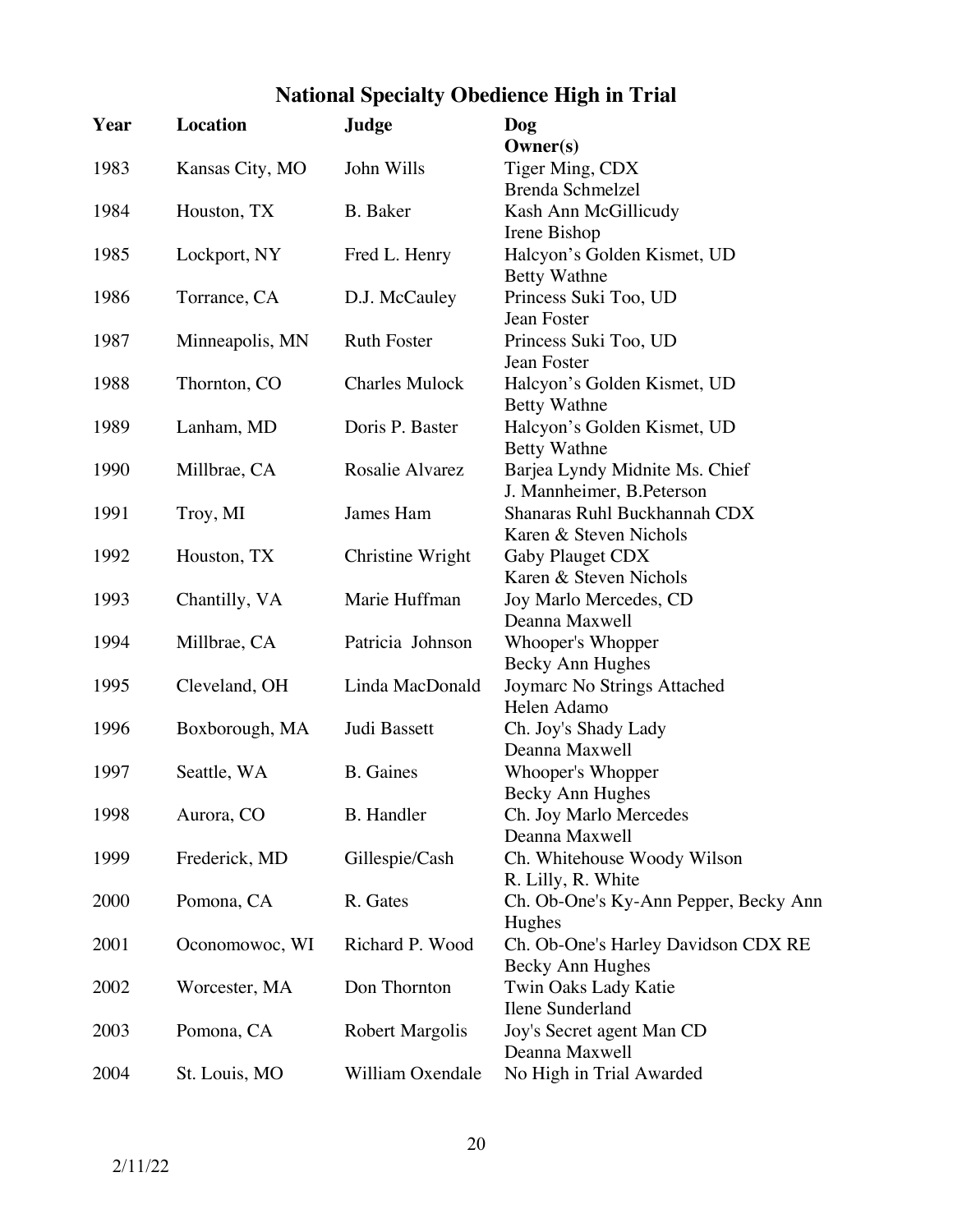| 2005 | Frederick, MD   | Marie Huffman                   | Debbie's Mighty Mike<br>Debbie DeSantis                                                                                                 |
|------|-----------------|---------------------------------|-----------------------------------------------------------------------------------------------------------------------------------------|
| 2006 | Olympia, WA     | <b>Christopher Cornell</b>      | Ch. Anbara Alasara Smart Aleck                                                                                                          |
| 2007 | Houston, TX     | J.R.Harper                      | Bobbie Wood & Sarah Fitzgerald<br><b>Colby Jack Teeter Smack RN</b><br>Jodie Broussard                                                  |
| 2008 | Mansfield, MA   | Sandra Walker                   | Ch. Anbara Alasara Smart Aleck<br>Bobbie Wood & Sarah Fitzgerald                                                                        |
| 2009 | Carlisle, PA    | Nancy Withers                   | Ch. Kumi Kian Forget Me Not<br><b>Bobbie Wood</b>                                                                                       |
| 2010 | Vancouver, WA   | <b>Chris Primmer</b>            | No High in Trial Awarded                                                                                                                |
| 2011 | Albuquerque, NM | Janice Anthes                   | Ch. Kumi Kian Forget Me Not CD RE<br><b>Bobbie Wood</b>                                                                                 |
| 2012 | Mansfield, MA   | <b>Elizabeth Chase</b>          | No High in Trial Awarded                                                                                                                |
| 2013 | Sacramento, CA  | Mary Lou Just                   | Ch. Kumi Kian Forget Me Not CD RAE<br><b>Bobbie Wood</b>                                                                                |
| 2014 | St. Louis, MO   | Virginia Kinion                 | GCh. Ch. Alasara Northwind Anbara<br>Maestro BN. PCD, RN, CGC                                                                           |
| 2015 | Mansfield, MA   | <b>Elizabeth Chase</b>          | Barbara Wood and Sarah Fitzgerald<br>GCh. Ch. Alasara Northwind Anbara<br>Maestro BN. PCD, RN, CGC<br>Barbara Wood and Sarah Fitzgerald |
| 2016 | Loveland, CO    | Patricia Maynard                | None Awarded                                                                                                                            |
| 2017 | St. Louis, MO   | Virginia Kinion                 | None Awarded                                                                                                                            |
| 2018 | Frederick, MD   | <b>Betsy Horn Humer</b>         | None Awarded                                                                                                                            |
| 2019 | Albuquerque, NM | No Trial Held                   |                                                                                                                                         |
| 2020 |                 | No Trial Held                   | (Due to Covid 19 Pandemic)                                                                                                              |
| 2021 | Boxborough, MA  | Dr. Karen                       |                                                                                                                                         |
|      |                 | Westerfield Tucker None Awarded |                                                                                                                                         |

# **National Specialty Rally High Combined**

| Year | <b>Location</b> | Judge           | Dog, Owner                         |
|------|-----------------|-----------------|------------------------------------|
| 2009 | Carlisle, PA    | Nancy Withers   | None Awarded                       |
| 2010 | Vancouver, WA   | Chris Primmer   | Ch. Kumi Kian Forget Me Not        |
|      |                 |                 | <b>BobbieWood</b>                  |
| 2011 | Albuquerque, NM | Janice Anthes   | Ch. Kumi Kian Forget Me Not CD RE  |
|      |                 |                 | Bobbie Wood                        |
| 2012 | Mansfield, MA   | Elizabeth Chase | Moonpye's Mandi Ming, CD RE        |
|      |                 |                 | Marilyn M. Miller                  |
| 2013 | Sacramento, CA  | Mary Lou Just   | Ch. Kumi Kian Forget Me Not CD RAE |
|      |                 |                 | Bobbie Wood                        |
| 2014 | St. Louis, MO   | Virginia Kinion | Ch. Kumi Kian Forget Me Not CD RAE |
|      |                 |                 | Barbara Wood                       |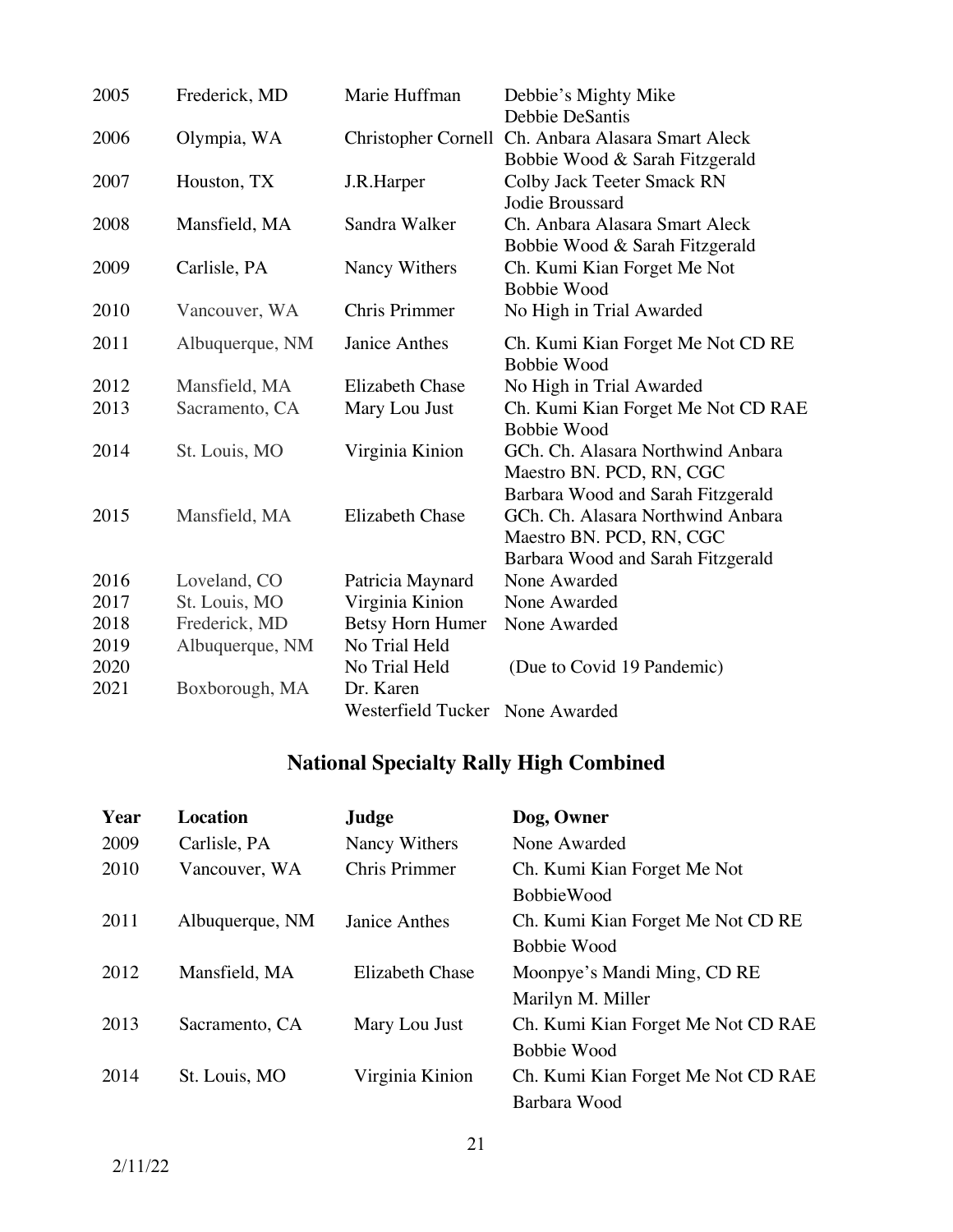| Mansfield, MA   | Elizabeth Chase   | Ch. Kumi Kian Forget Me Not CD RAE       |
|-----------------|-------------------|------------------------------------------|
|                 |                   | Barbara Wood                             |
| Loveland, CO    | Patricia Maynard  | None Awarded                             |
| St. Louis, MO   | Virginia Kinion   | GCh.Ch. My Tahi Ta Sen Halleluiah Chorus |
|                 |                   | CGD DC RN, Susan S Giles                 |
| Frederick, MD   | <b>Betsy Horn</b> | GCh.Ch. My Tahi Ta Sen Halleluiah Chorus |
|                 | Humer             | CGD DC RN, Susan S Giles                 |
| Albuquerque, NM | No Trial Held     |                                          |
|                 | No Trial Held     |                                          |
|                 | None Awarded      |                                          |
|                 |                   |                                          |

## **Top 20 and 25 Invitational Competition Winners (Competitions Ended 2016)**

| 2011 | Albuquerque, NM        | Judges: Patricia McLeod,<br>Wendy Harper and Lois Demers | <b>TOP 20</b>                                                                                               |
|------|------------------------|----------------------------------------------------------|-------------------------------------------------------------------------------------------------------------|
|      | Winner Judge's Choice  | <b>GCH Sundancer Aleksandra</b>                          | Kathy Hamilton,<br>Lori Johnson, Tom<br>& Marsha Worlton                                                    |
|      | Winner People's Choice | <b>GCH Sundancer Aleksandra</b>                          | Kathy Hamilton,<br>Lori Johnson, Tom<br>& Marsha Worlton                                                    |
| 2012 | Mansfield, MA          | Judges: Craig Grein, Don Hanson<br>and Pat Martello      | <b>TOP 20</b>                                                                                               |
|      | Winner Judge's Choice  | GCH Sundancer Hylan Shotru Secret<br>Dawn                | Kathy Hamilton,<br>Marsha Worlton                                                                           |
|      | Winner People's Choice | <b>GCH Sundancer Hylan Shotru Secret</b><br>Dawn         | Kathy Hamilton,<br>Marsha Worlton                                                                           |
| 2013 | Sacramento, CA         | Judges: Debbie Burke, Elaine King<br>and Barbara Wood    | <b>TOP 20</b>                                                                                               |
|      | Winner Judge's Choice  | <b>GCH</b> Suntory Leonetti                              | Cassandra and Raul<br>de la Rosa                                                                            |
|      | Winner People's Choice | <b>GCH Xeralanes' Kid Rock</b>                           | Xeralane Kennel,<br>Susan Giles, Wendy<br>Harper, Muriel<br>Wolverton, Michael<br>Santora and Allen<br>Losa |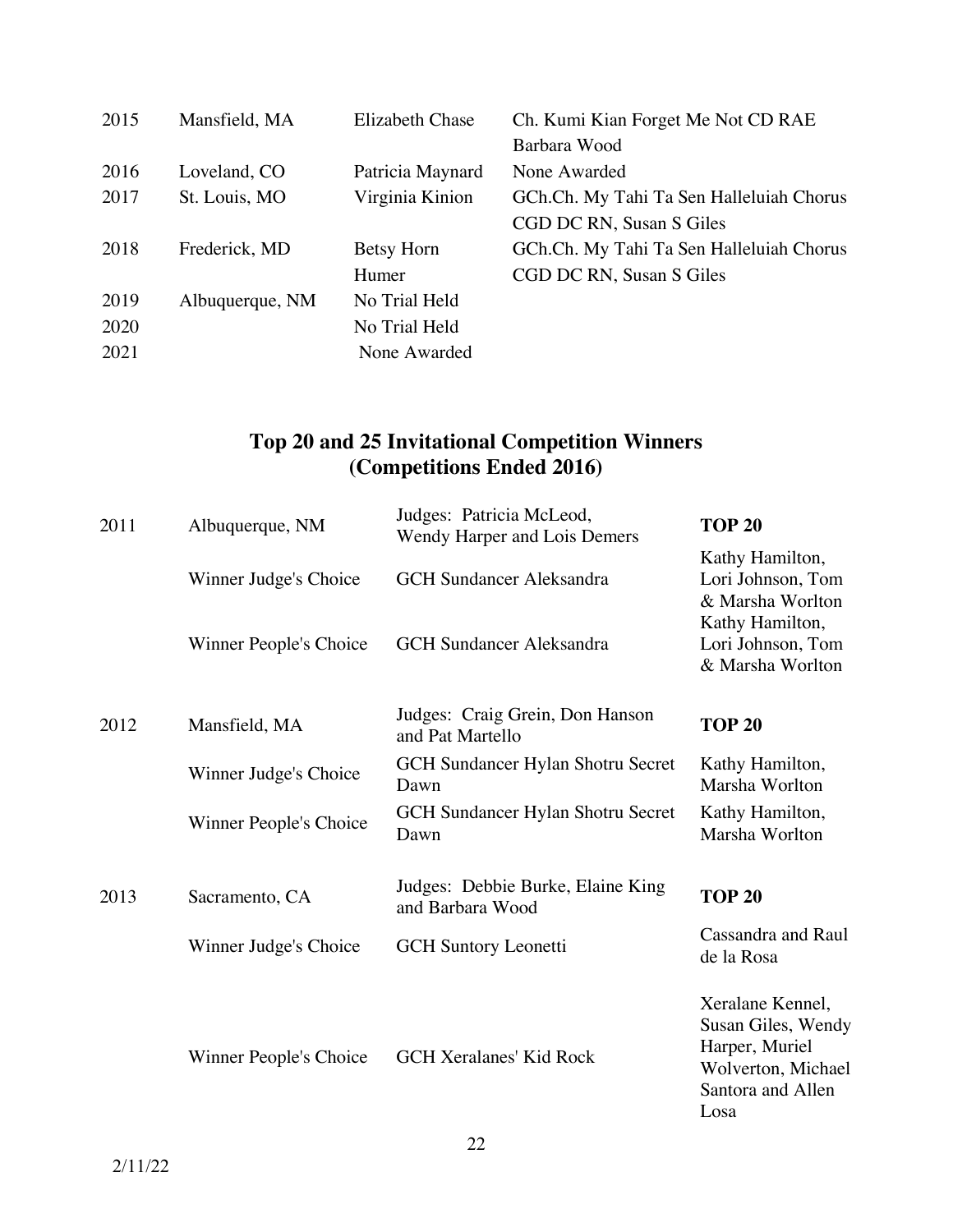| 2014 | St. Louis, MO                           | Judges: JoAnne R Schullier,<br>Wade Koistenen, and Ida Watts          | <b>TOP 25</b>                                                                                  |
|------|-----------------------------------------|-----------------------------------------------------------------------|------------------------------------------------------------------------------------------------|
|      | Winner Judge's Choice                   | <b>GCH Kumi Kian Mion Parti</b><br>in the USA                         | Tia McLaughlin,<br>Pat Jackson, and<br>Ann Lanterman                                           |
|      | Winner People's Choice                  | GCH Ha-Lee Kiki-Ari<br>Captain Morgan                                 | Tami Bagley,<br>Jeanne Sauve,<br>DeAnna Heller                                                 |
| 2015 | Mansfield, MA                           | No Competition Held                                                   |                                                                                                |
| 2016 | Loveland, CO                            | Judges: Stephen G.C. Campbell,<br>Clint Livingston, and Robert Shreve | <b>TOP 25</b>                                                                                  |
|      | Winner Judge's Choice<br><b>Breed</b>   | GCHB Xeralane's Into the Storm                                        | Xeralane Kennel,<br>Tonia Holibaugh,<br>Kathy Hamilton,<br>Bonnie Prato,<br>Elizabeth Takamoto |
|      | Winner People's Choice<br><b>Breed</b>  | <b>GCHS Black Boots Pardon</b><br>Me Boyz                             | Polly Naumann, Pat<br><b>Keen Fernandes</b>                                                    |
|      | Winner Judge's Choice<br>Owner Handled  | GCH. Joyslyn MLS Dakota<br><b>Wind Breaker</b>                        | Joyce K Johanson                                                                               |
|      | Winner People's Choice<br>Owner Handled | <b>GCH Galaxy Creeksong</b><br>Voodoo Dahl                            | Carol Mertz                                                                                    |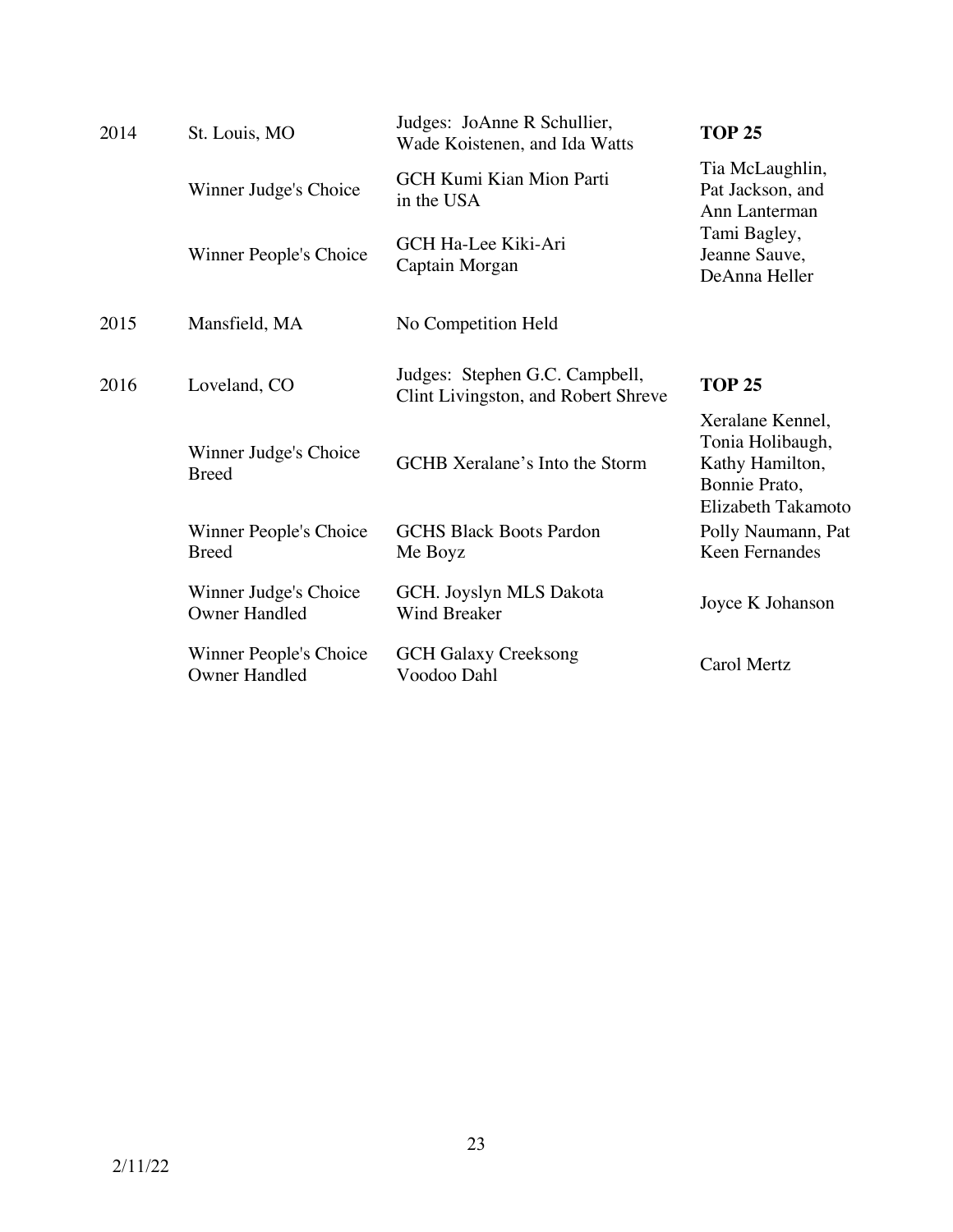# **Member of the Year Awards**

| <b>Year Awarded</b> | <b>Recipient(s)</b>                           |
|---------------------|-----------------------------------------------|
| 2011                | Joyce Johanson                                |
| 2012                | <b>Bobbie Wood</b>                            |
| 2013                | <b>Betty Chidley</b>                          |
| 2014                | Marsha Susag                                  |
| 2015                | Stephen G.C. Campbell<br><b>Rita Cloutier</b> |
| 2016                | Larry and Jan Bruton                          |
| 2017                | Fran Strayer<br>Marsha Worlton                |
| 2018                | Sami Payne                                    |
| 2019                | Margie Evans<br>Janice Tilley                 |
| 2020                | Non Awarded                                   |
| 2021                | <b>Pat Keen Fernandes</b>                     |